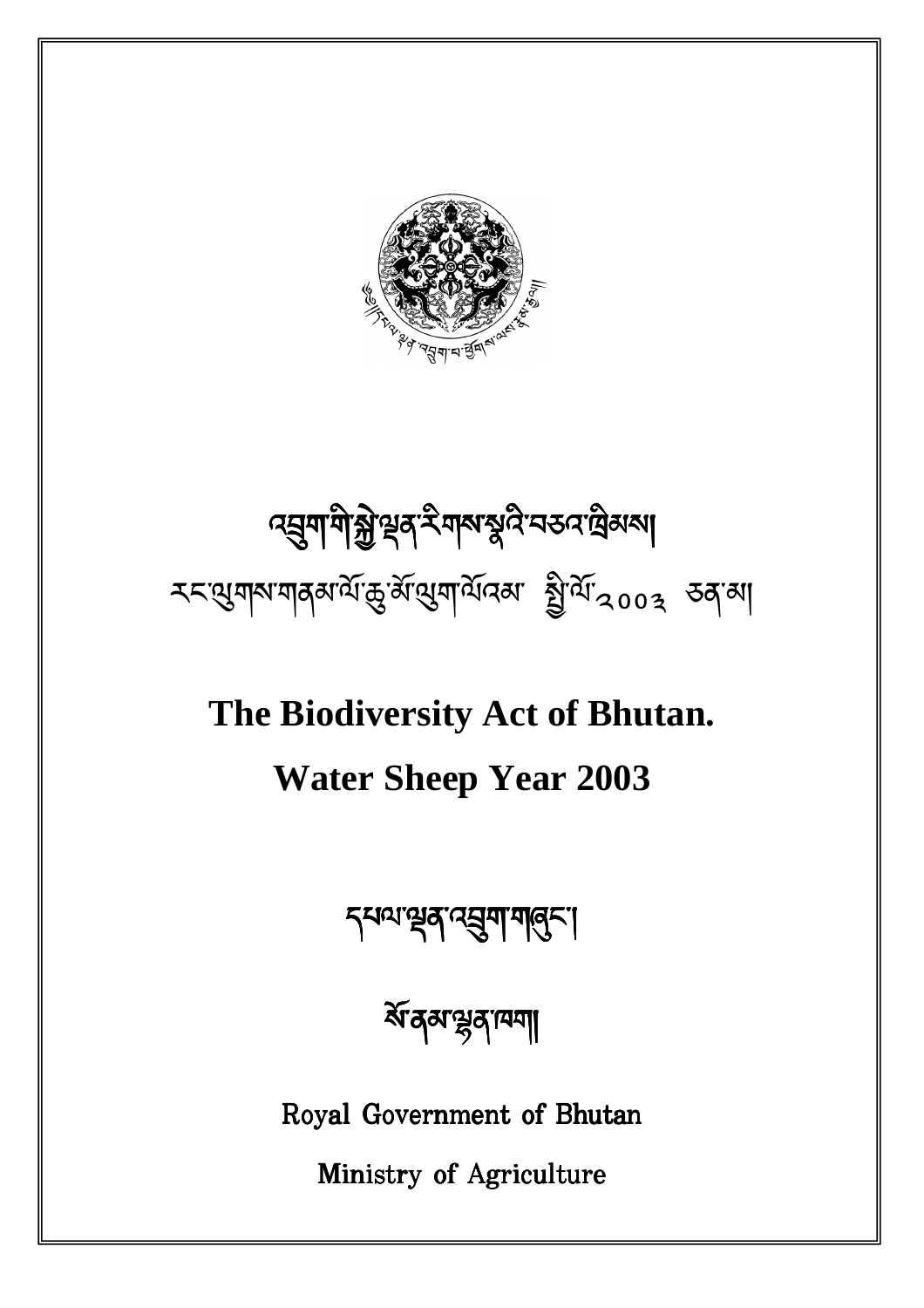# **CONTENTS Page**

# **PREMBLE** 1

# **CHAPTER 1**

# **TITLE, ENACTMENT, COMMENCEMENT, EXTENT, PURPOSE & OBJECTIVES, SCOPE & EXEMPTIONS**

| 1. Title, Enactment, Commencement & Extent |  |
|--------------------------------------------|--|
| 2. Purpose and Objectives                  |  |
| 3. Scope                                   |  |
| 4. Exemptions                              |  |

# **CHAPTER 2**

| ACCESS TO GENETIC RESOURCES AND BENEFIT SHARING |                                       |  |  |
|-------------------------------------------------|---------------------------------------|--|--|
|                                                 | <b>Conditions of Access</b>           |  |  |
| 5.                                              | Prior informed consent                |  |  |
| 6.                                              | Authorization procedures: application |  |  |
| 7.                                              | Application for access permit         |  |  |
| 8.                                              | Confidentiality                       |  |  |
| 9.                                              | Conditions for the grant of access    |  |  |
|                                                 | Conditions for benefit sharing        |  |  |

# **CHAPTER 3**

| A SUI GENERIS SYSTEM FOR THE PROTECTION OF PLANT<br><b>VARIETIES</b> |                                         |  |
|----------------------------------------------------------------------|-----------------------------------------|--|
|                                                                      |                                         |  |
|                                                                      | <b>PART I:</b> Conditions of Protection |  |
| 11.                                                                  | Conditions for protection               |  |
| 12.                                                                  | Novelty                                 |  |
| 13.                                                                  | <b>Distinctness</b>                     |  |
| 14.                                                                  | Uniformity/Stability/Identifiability    |  |
| 15.                                                                  | Certificate of origin                   |  |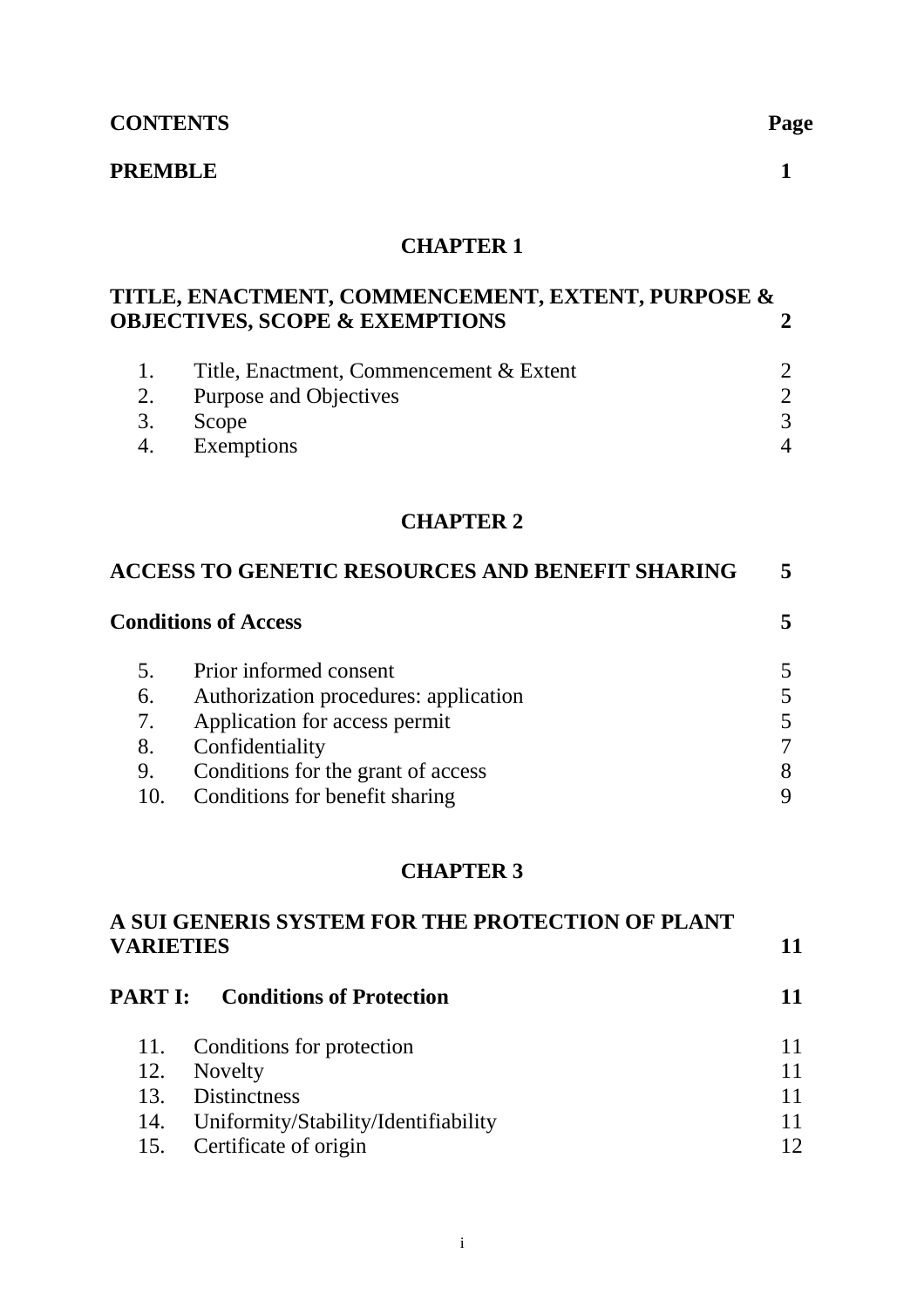# **PART II:** Rights Conferred 12

| 16. | Rights conferred                                   | 12 |
|-----|----------------------------------------------------|----|
| 17. | Acts requiring the rights holder's authorization   | 12 |
| 18. | Exceptions to the rights conferred                 | 13 |
| 19. | Duration of the rights                             | 13 |
| 20. | Exhaustion of the rights                           | 13 |
| 21. | Compulsory license                                 | 13 |
| 22. | Other requirements for granting compulsory license | 14 |
| 23. | Derogation from exceptions                         | 14 |
|     | <b>PART III: Miscellaneous</b>                     | 14 |
| 24. | Persons entitled to file application               | 14 |
| 25. |                                                    |    |
|     | Examination of application                         | 15 |
| 26. | Denomination                                       | 15 |
| 27. | Interface with seed certification system           | 15 |
| 28. | Interface with patent law                          | 15 |
| 29. | Nullity of breeders' rights                        | 15 |

# **CHAPTER 4**

| PROTECTION OF TRADITIONAL KNOWLEDGE |                                           | 17 |
|-------------------------------------|-------------------------------------------|----|
| <b>PART I:</b>                      | <b>Conditions for protection</b>          | 17 |
| 31.                                 | Applicability                             | 17 |
| 32.                                 | Customary uses                            | 17 |
| 33.                                 | Rights owners                             | 17 |
| 34.                                 | Material form not required                | 17 |
|                                     | 35. Duration                              | 17 |
| 36.                                 | Additional rights                         | 17 |
| <b>PART II:</b>                     | <b>Procedures</b>                         | 18 |
| 37.                                 | Application                               | 18 |
| 38.                                 | Appraisal of application                  | 18 |
| 39.                                 | Proposed agreement                        | 18 |
| 40.                                 | User agreement and prior informed consent | 18 |
| 41.                                 | Adive of the competent authority          | 18 |
| 42.                                 | Inventory of traditional knowledge        | 19 |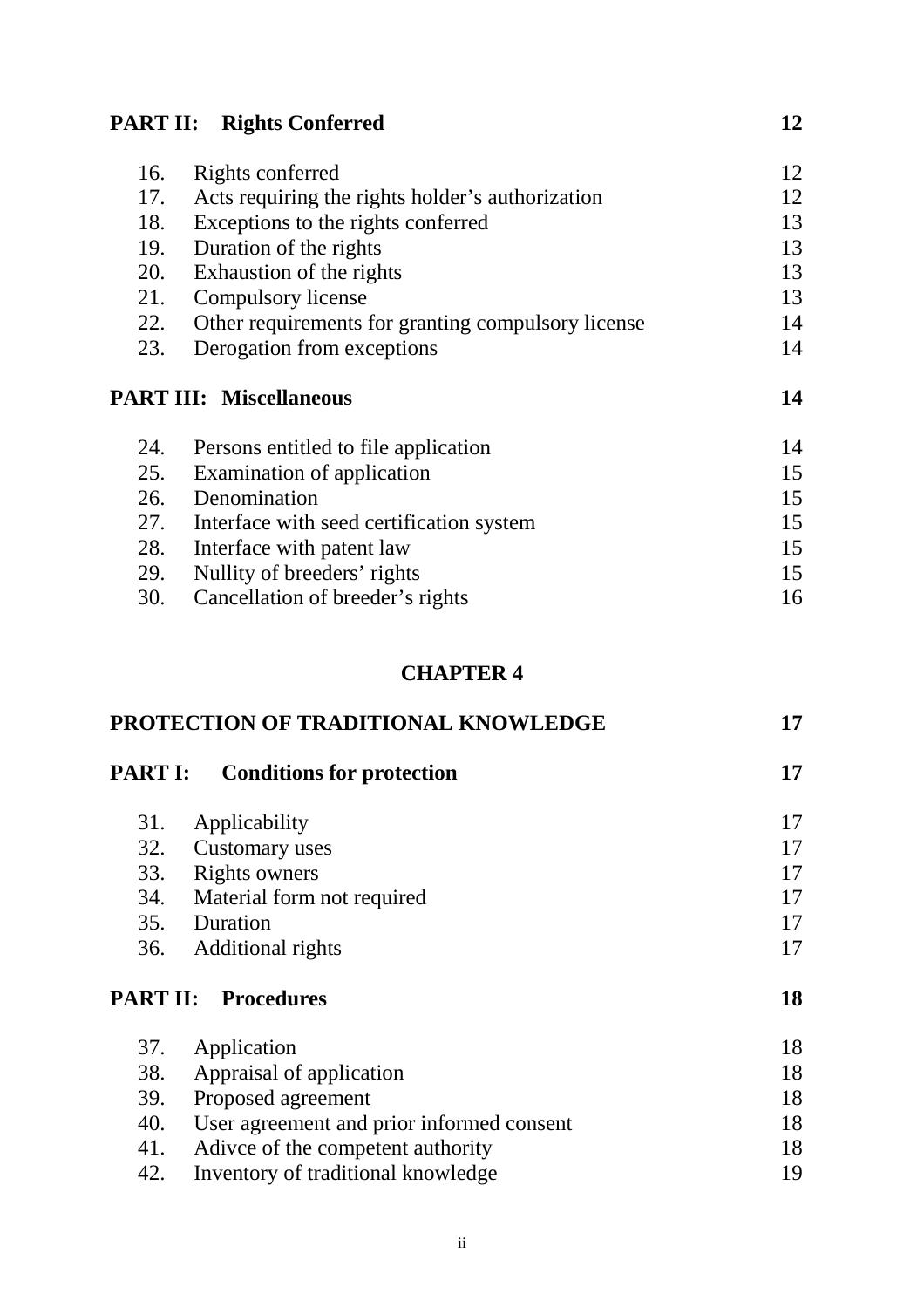| <b>OFFENCES AND PENALTIES</b> |                                         |    | 20 |
|-------------------------------|-----------------------------------------|----|----|
| 43.                           | <b>Offences</b>                         |    | 20 |
| Civil liability               |                                         | 20 |    |
| 44.                           | Penalties                               |    | 20 |
|                               | 45. Revocation of access permit         |    |    |
| 46.                           | Determination of liability              |    | 22 |
| 47.                           | Protection of Action take in good faith |    | 22 |
| 48.                           | <b>Jurisdiction</b>                     |    |    |
|                               |                                         |    |    |

# **CHAPTER 6**

| AMENDMENTS, INTERPRETATION & DEFINITIONS |                    | 23 |
|------------------------------------------|--------------------|----|
|                                          | 49. Amendments     | 23 |
|                                          | 50. Interpretation | 23 |
|                                          | 51. Definitions    |    |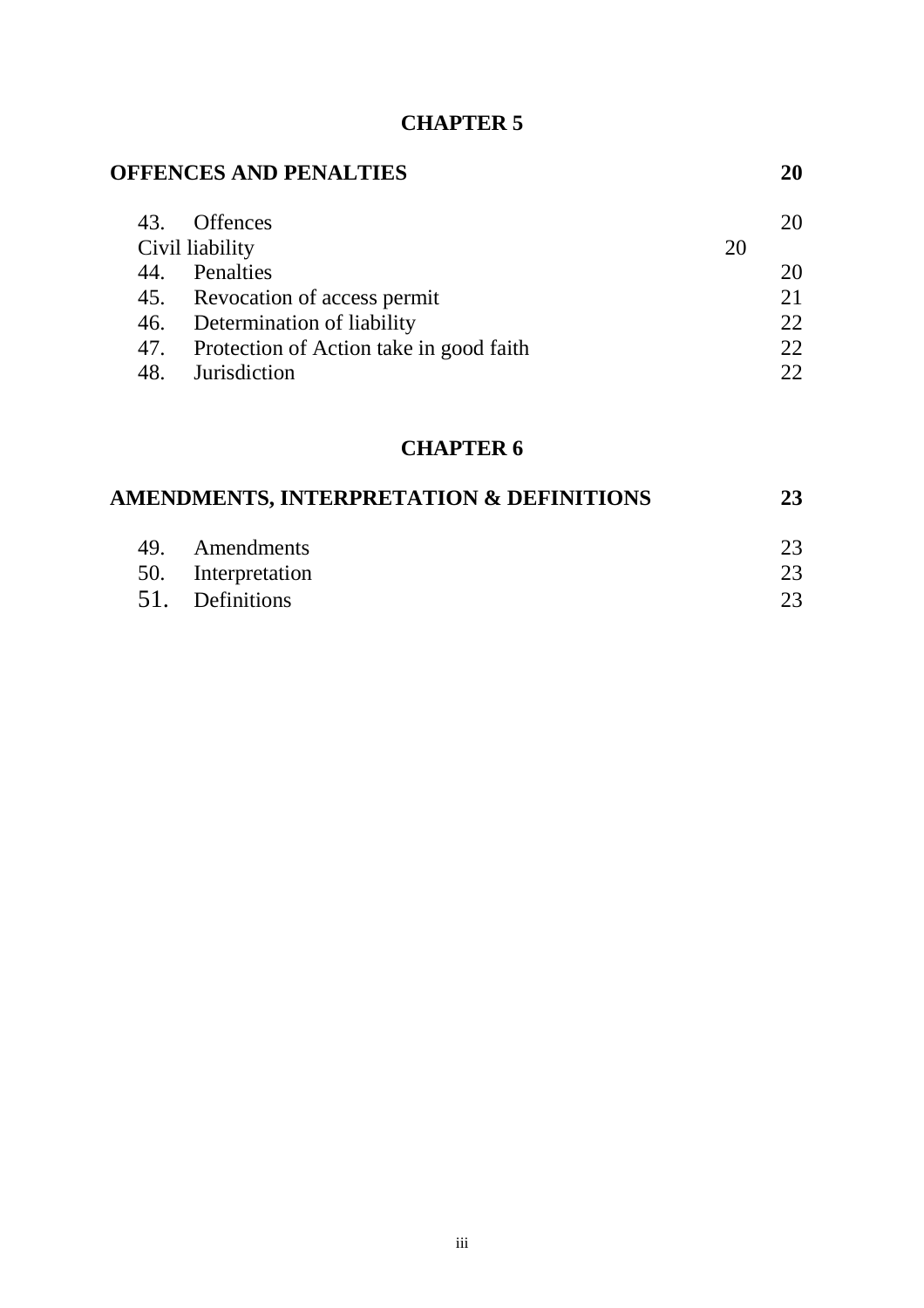# **Preamble**

Noting the provisions of the Convention on Biological Diversity on the sovereignty of the States over their genetic resources and the need to promote the conservation and sustainable use of these resources as well as the fair and equitable sharing of benefits arising from its utilization;

Recalling the numerous decisions of the Conferences of the Parties and other Bodies of the Convention on Biological Diversity promoting and encouraging the Parties to implement legal, administrative and policy measures to regulate access to genetic resources and benefit sharing;

Recognizing that access to genetic resources is currently unregulated in the Kingdom of Bhutan;

Realizing the value of biological and genetic resources in the development of products, compounds and substances that have medicinal, industrial and agricultural and related applications;

Whereas it is necessary to protect and encourage cultural diversity giving due value to the knowledge, innovations and practices of local communities in Bhutan;

Aware of the fundamental principle that prior informed consent and mutually agreed terms for benefit sharing shall be secured before access can take place;

The National Assembly of Bhutan hereby adopts this Act.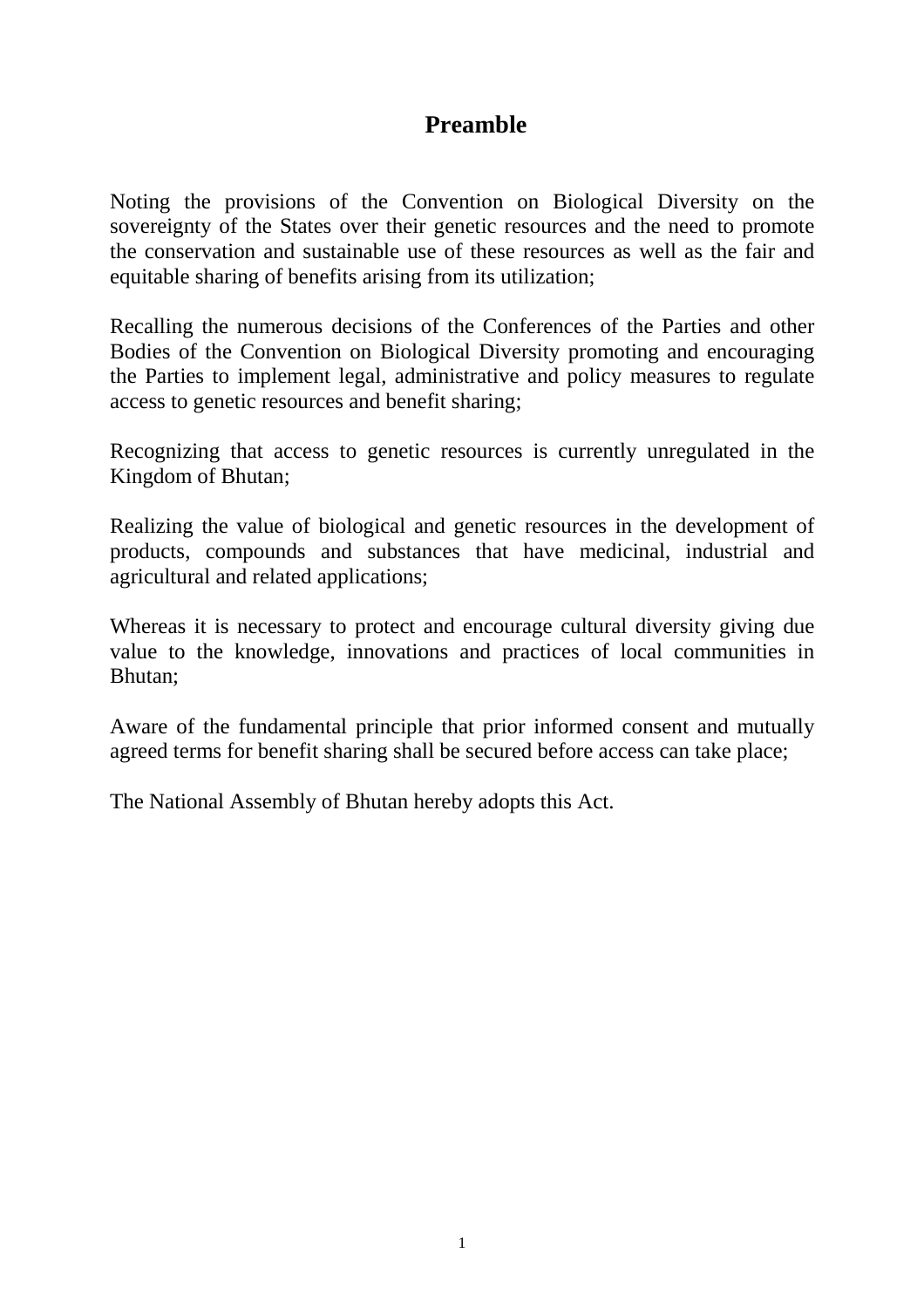# **TITLE, ENACTMENT, COMMENCEMENT, EXTENT, PURPOSE & OBJECTIVES, SCOPE AND EXEMPTIONS**

# **1. Title, Enactment, Commencement and Extent.**

- a. This Act shall be called the Biodiversity Act of Bhutan, 2003.
- b. Be it enacted by the National Assembly at it's  $81<sup>st</sup>$  session on the  $6<sup>th</sup>$  day of the  $5<sup>th</sup>$  month of the Water Sheep Year corresponding to  $4<sup>th</sup>$  day of the  $8<sup>th</sup>$  month of 2003.
- c. It shall come into force in the year of the Water Sheep Year, the  $5<sup>th</sup>$ month, the  $6<sup>th</sup>$  day, corresponding to the 4th day of  $8<sup>th</sup>$  month, 2003.
- d. It shall extend to the whole of the Kingdom of Bhutan.

# **2. Purpose and objectives**

This Act shall have the following purposes and objectives:

- a. To ensure national sovereignty of the RGOB over genetic resources in accordance with relevant National and International Law.
- b. To ensure the conservation and sustainable use of the biochemical and genetic resources.
- c. To promote the equitable sharing of benefits derived from the use of genetic resources.
- d. To promote technology transfer and capacity building at the national and local levels, including the building of scientific and technological capacity relevant to the conservation and sustainable use of biological diversity.
- e. To recognize and protect Traditional Knowledge, innovation and practices of local communities associated with biodiversity.
- f. To regulate and facilitate the process by which collectors may legally obtain genetic resources.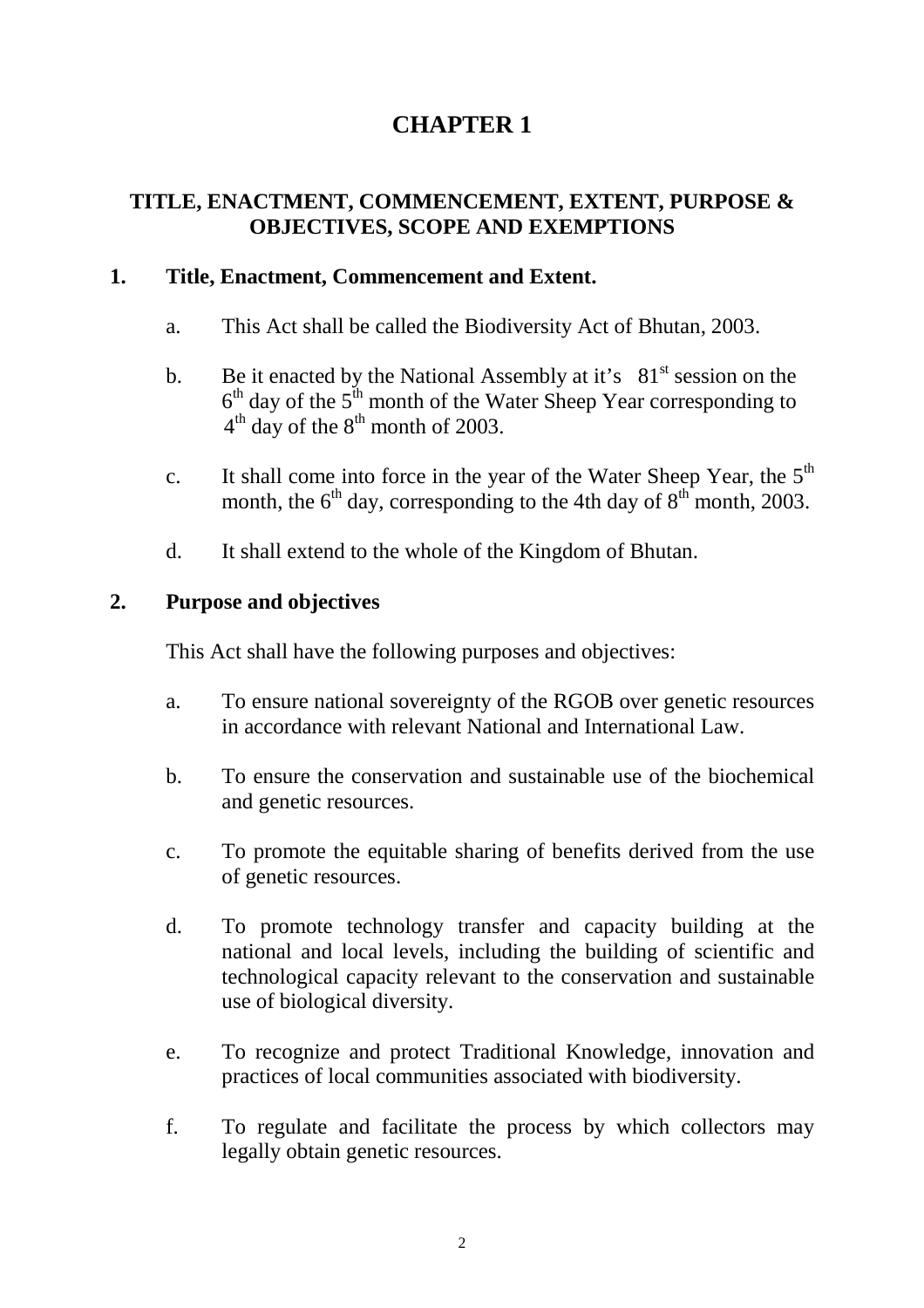- g. To prevent illegal access to genetic and biochemical resources and associated Traditional Knowledge.
- h. To recognize and protect the farmers' and breeder's rights.
- i. To make plant varieties subject to property rights.
- j. Ensure that plant breeders are able to recover the cost from useful improvements and innovations, and continue to do so.
- k. Provide legal recognition of varieties which are not protectable under the internationally existing patent and/or plant breeders rights laws and thereby recognize farmers' plant variety improvements and innovations and provide a means of sharing benefits derived from the use of farmers' or traditional varieties as breeding material for commercial purposes.
- l. To promote access to foreign sources of improved plant varieties to Bhutanese farmers.

# **3. Scope**

- a. This Act shall apply to all the genetic and biochemical resources including wild, domesticated and cultivated species of flora and fauna, both *in-situ* and *ex-situ* conditions found within the territory of Kingdom of Bhutan.
- b. The procedure and conditions provided by this Act shall apply even if the genetic resources for which access is sought are located in protected areas or government reserved forests.
- c. The provision of this Act shall apply to the Traditional Knowledge, innovation and practices associated with biodiversity.
- d. The Traditional Knowledge includes any knowledge that generally fulfills one or more of the following conditions:
	- i) Is or has been transmitted from generation to generation.
	- ii) Is regarded as pertaining to a particular traditional group, clan and community of people in Bhutan.
	- iii) Is collectively originated and held.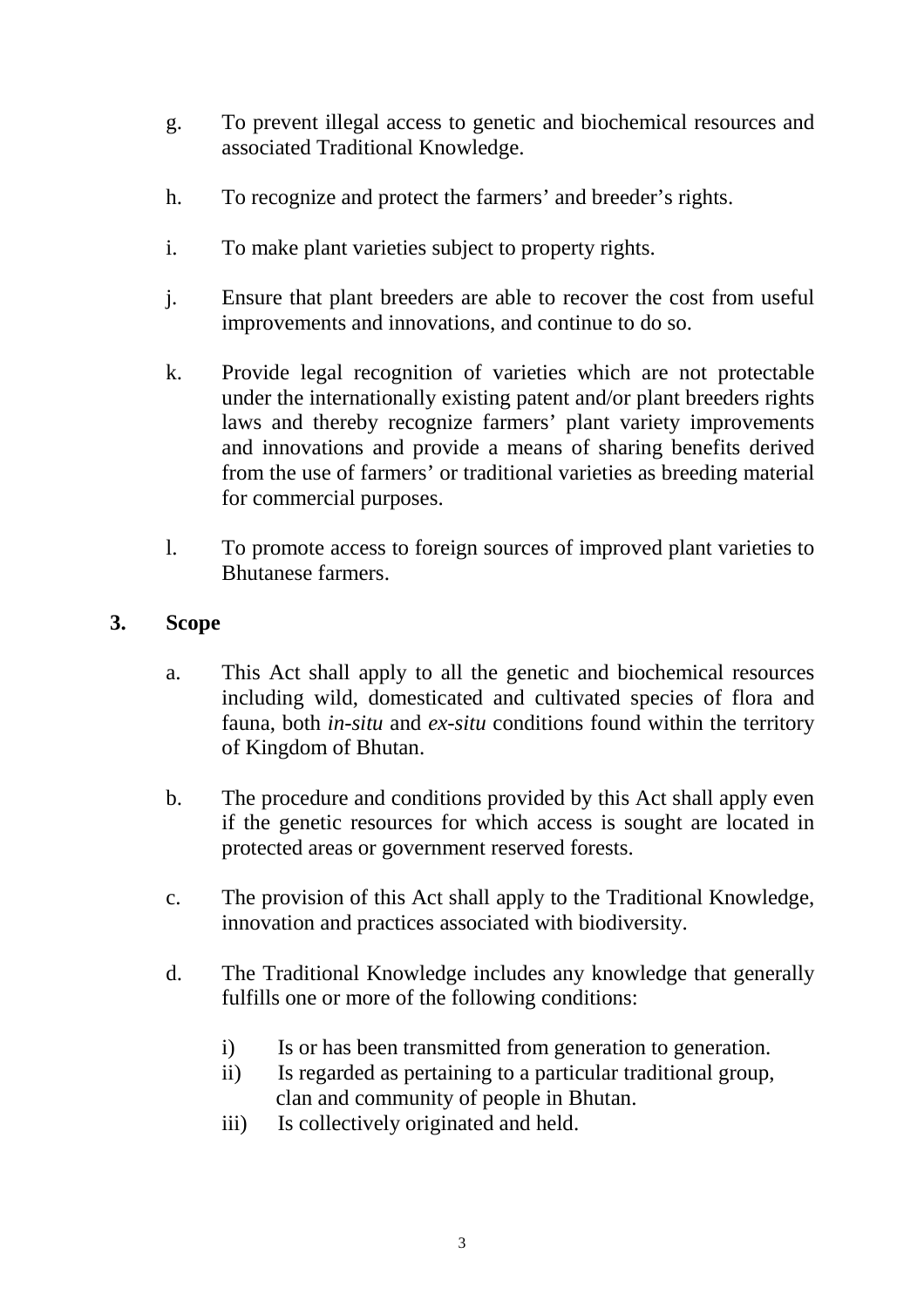# **4. Exemptions.**

This Act shall not apply:

- a. Where the biological material is used as a commodity for the purpose of direct use or consumption as determined by the Competent Authority, based on the processes and end use of genetic resources, in accordance with the provisions of the Act.
- b. To access, use and exchange of biological and genetic resources among local communities resulting from their traditional and customary practices.
- c. To access of human genetic resources.
- d. Where the Competent Authority may determine plant and animal genetic resources access, which will be governed by Special Rules and Regulations or Conditions such as those established by multilateral systems for access and benefit sharing, especially in the case of plant genetic resources for food and agriculture, in accordance with the international law.
- e. To varieties for which patent protection is available.
- f. To the prevention of the commercial exploitation, which is necessary to protect public order or morality including prejudice to the environment, the general interest or traditional rights of farmers.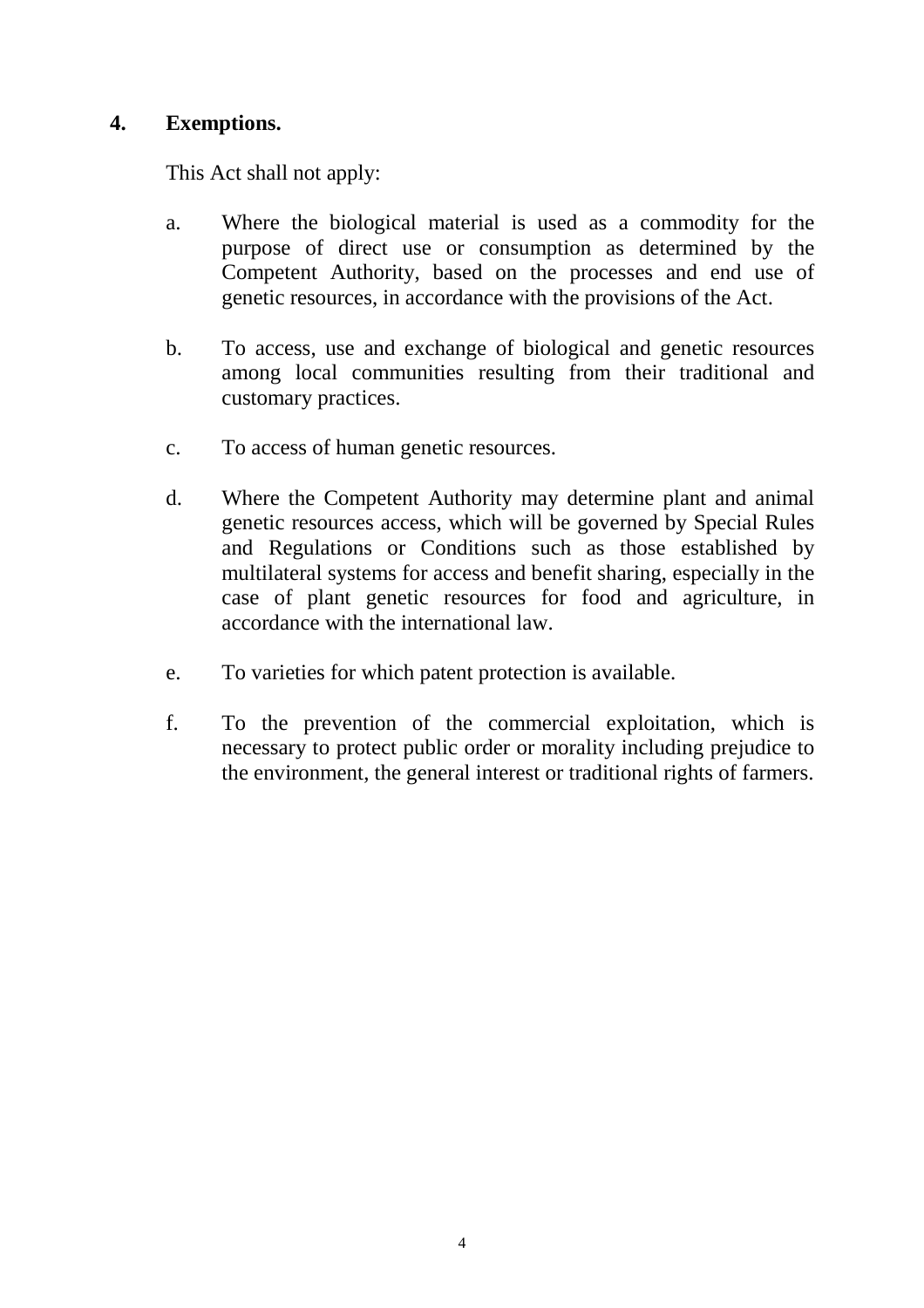# **ACCESS TO GENETIC RESOURCES AND BENEFIT SHARING**

#### **CONDITIONS OF ACCESS**

### **5. Prior Informed Consent.**

Access covered by this Act shall be subject to the prior informed consent of the Competent Authority of Bhutan, representing national interests and the interests of the local communities harbouring, cultivating, developing and maintaining the biological diversity concerned.

In case of access to Traditional Knowledge, innovation and practices of local communities, the procedure and conditions set out in Chapter 4 and Chapter 1,Section 3 of this Act shall also apply.

In both cases, the Authorized Agency is responsible for processing the applications and monitoring the Permits granted.

### **6. Authorization Procedure: Application**

The applicant shall submit an application for access to the Authorized Agency in accordance with Section 7. In the event the Authorized Agency is satisfied that the application for access complies with the requirement under Section 7, such an application may be submitted to the Competent Authority to arrive at a decision to grant or refuse a permit in accordance with Sections 7 and 9.

For duly registered *ex-situ* collections the Regulations of this Act may set special procedures for access authorization.

Likewise, the requirements of this Act will be determined in a different way for commercial and for non-commercial applications**.** 

#### **7. Application for Access Permit**

To enable the Competent Authority to arrive at a decision to grant or refuse a permit, the applicant shall include the following information, when submitting an application for access to genetic and/or biochemical resources or associated Traditional Knowledge covered by this Act: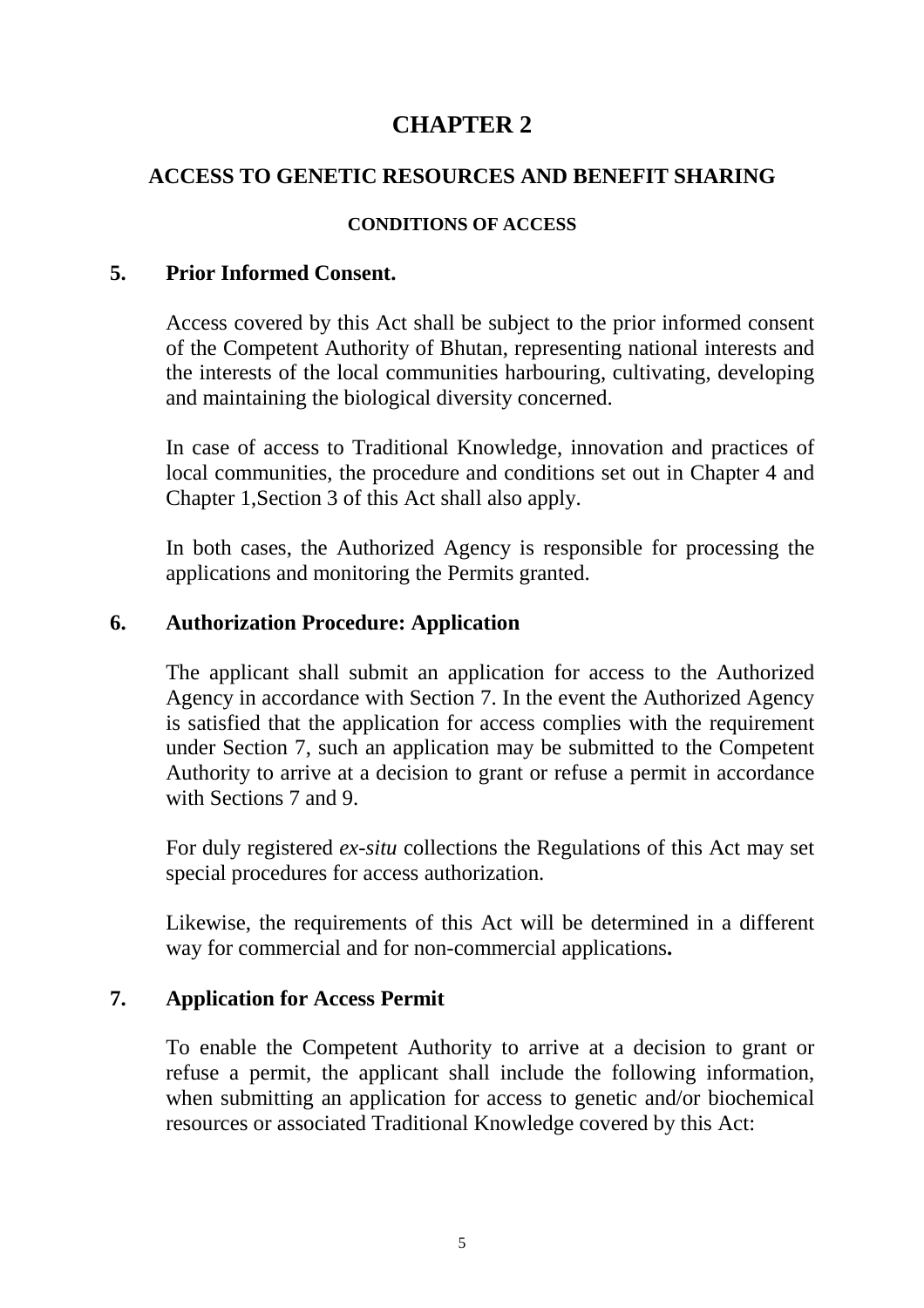- a. Provide a description of the applicant including their legal status, place of residence and a list of all entities and individuals, which will be involved in the access activities and their respective responsibilities.
- b. Describe the applicant's technical and financial capability to conduct the access activity and previous biological resource collection activities within Bhutan and elsewhere.
- c. Identify the kind of genetic and biological resources it is seeking.
- d. Identify the purpose and fields of the access activity and the purpose for which access is requested including the type and extent of research, teaching or commercial intention and use expected to be derived from it. For a different purpose, the applicant shall submit a separate application.
- e. State the potential use and anticipated benefits of the accessed material and how the results will be shared.
- f. Identify the nature of the legal rights the applicant may seek over the collected resources, derivatives of the collected resources, and innovations that are derived from those resources, including any intellectual property rights.
- g. Indicate agreement to abide by the conditions set out by the Competent Authority for collection activities. This includes appropriate arrangements with the Authorized Agency to facilitate the collection mission, including establishing provisional routes, estimated timing, types of material collected and quantities and identification of methods of collection (sampling, harvest and storage methods).
- h. The identification of the national institution or institutions, which will participate in the research
- i. Indicate agreement to bear all costs involved in collection, including participation of at least one government official of the RGOB in the collection mission.
- j. Provide information about existing or proposed contracts between the applicant and any third party relating to the use of any information and products resulting from the access activity.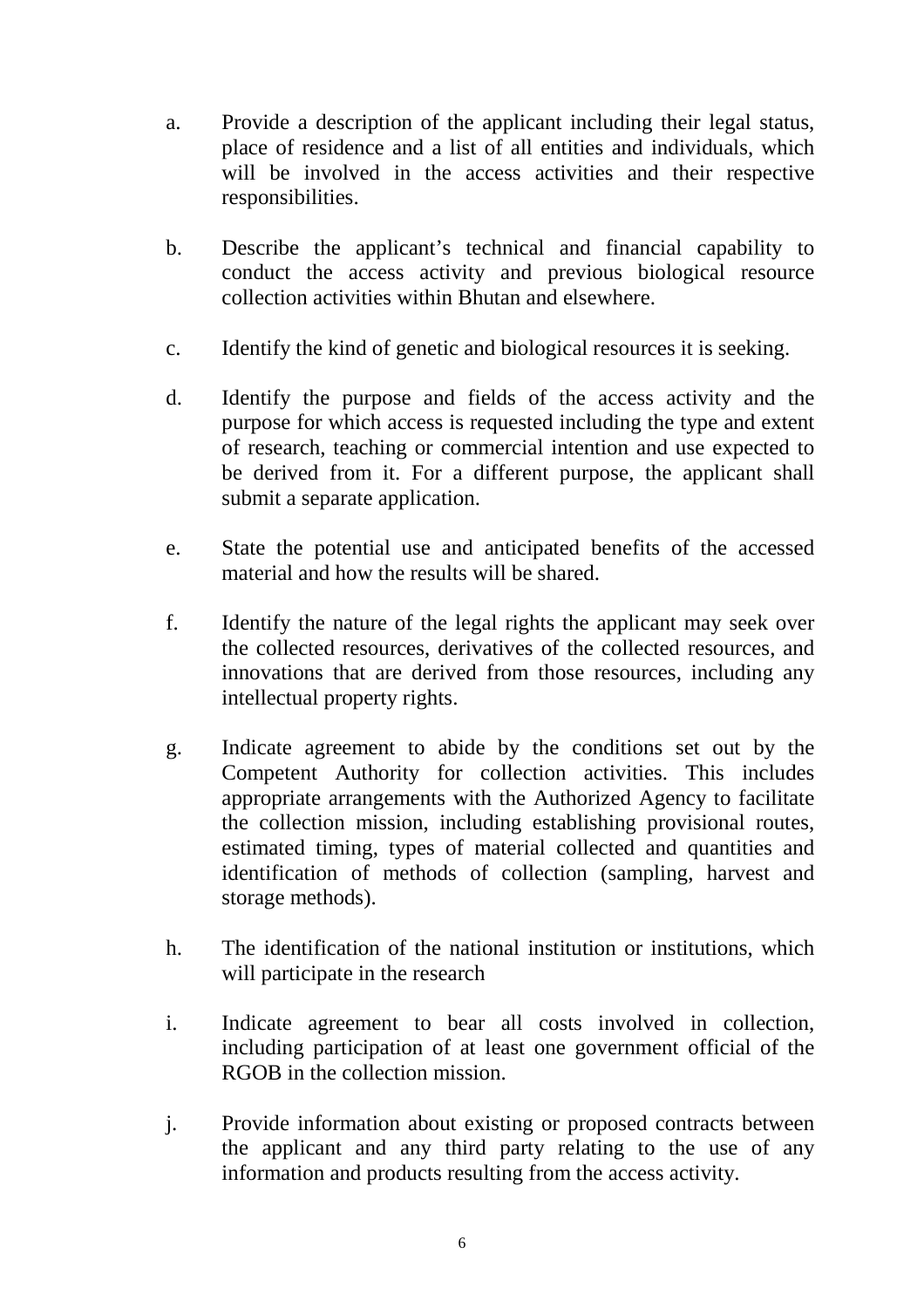- k. Provide information on the primary destination of the resources and any expected subsequent destinations of the resources.
- l. Provide information on the arrangements made within Bhutan to facilitate the collection mission.
- m. Indicate plans, if any, for cooperation with national institutions, scholars, scientists, students, farmers and farmer groups in Bhutan in the field mission and/or its follow-up activities.
- n. Provide information on intended distribution of the germplasm collected and list actual or potential beneficiaries.
- o. Demonstrate that the collection/access activity will have no negative environmental impact.
- p. Provide information on the prior informed consent of the relevant stakeholders when necessary
- q. The economic, social, technical, scientific, environmental or any other benefits that are intended or may be likely to be accrued to the country and an indication of the types of short, medium and long term benefits to be shared with the RGOB and other relevant stakeholders as well as the proposed mechanisms and arrangements for benefit sharing.
- r. All information provided shall be supplied in English or Dzongkha.
- s. An application shall be affixed with an affidavit.
- **7.1**. The applicant shall be informed in writing of the decision taken within 30 days of receipt of the application by the Competent Authority.

# **8. Confidentiality.**

The Authorized Agency shall protect all the information deemed confidential as per the Act, such as trade secrets or other forms of intellectual property rights.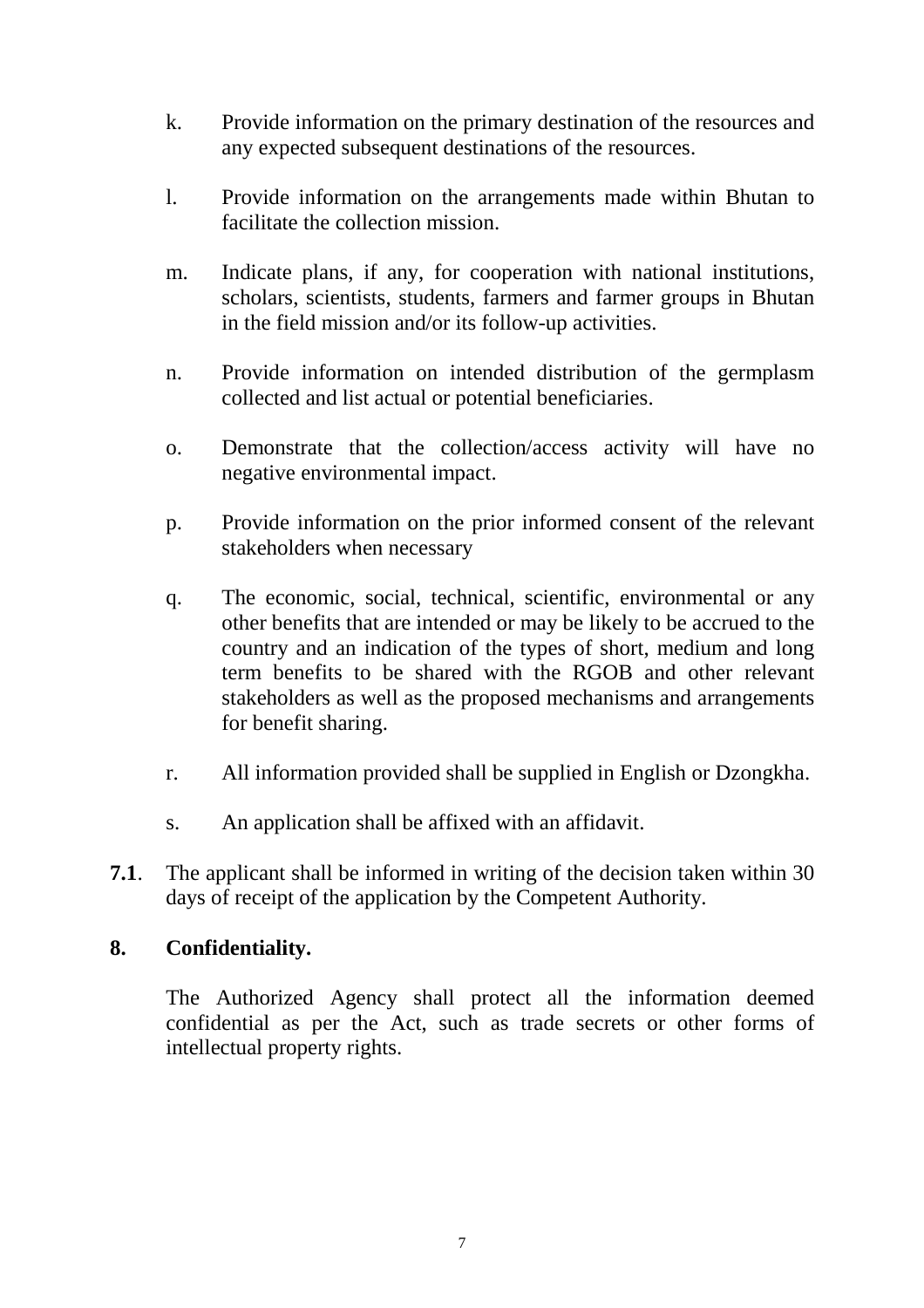# **9. Conditions for the Grant of Access.**

Competent Authority, through the Authorized Agency, may grant access if in addition to Section 10, the following minimum requirements are satisfied:

- a. The applicant agrees to bear all costs relevant to the collection, including costs of participating staff identified by the Competent Authority.
- b. The applicant agrees to deposit with the Authorized Agency duplicates of each sample collected and the associated information on collection sites of collected materials gathered from farmers' field or government forest.
- c. The applicant agrees to inform the Competent Authority, through the Authorized Agency, of all findings from subsequent research and development on the collected samples in accordance with the terms of the Material Transfer Agreement or Contract signed between both.
- d. The applicant shall not transfer the resources accessed or associated Traditional Knowledge to any third party without the authorization of the Competent Authority.
- e. The applicant shall notify the Competent Authority prior to applying for intellectual property rights relating to the collected material or intellectual property rights relating to an invention, which is based on associated Traditional Knowledge obtained in Bhutan.
- f. The applicant agrees to benefit sharing conditions negotiated in accordance with Section 10 below. These conditions shall be contained in an appropriate Material Transfer Agreement or Contract Agreement signed between the applicant and the Competent Authority.
- g. The applicant agrees to submit a full report to Authorized Agency on completion of the collection activity, including sites of collection, number of samples collected and associated information gathered.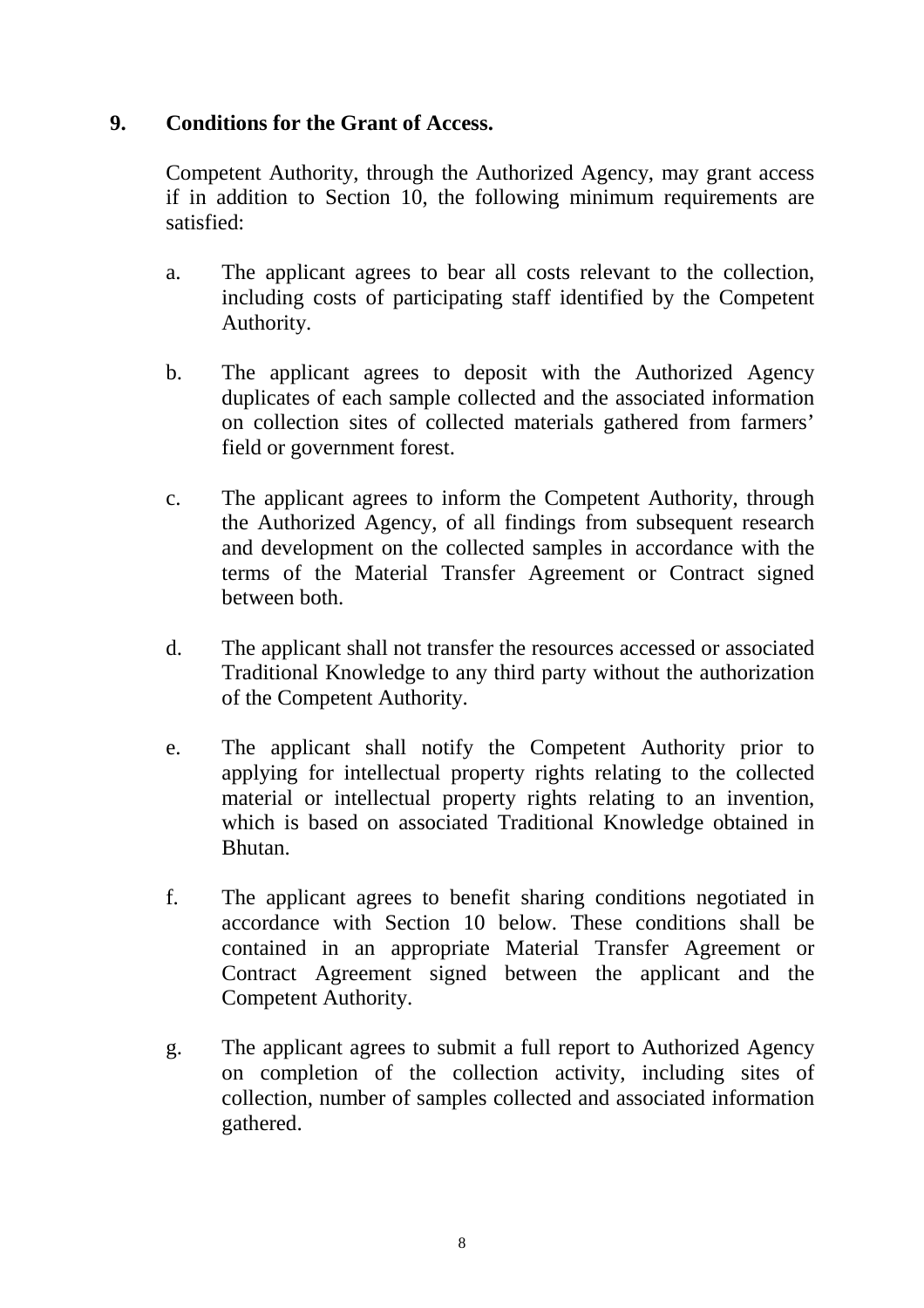- h. During collection, the collector should systematically record common passport data and describe plant populations, its diversity, habitat and ecology in detail.
- i. The applicant agrees that, the acquisition of germplasm must not deplete populations or farmers' seed stocks, in order to avoid genetic erosion.
- j. If appropriate, the applicant agrees to bear the cost of environmental impact assessment and abide by the Environmental Assessment Act, 2000 of Bhutan.
- k. The applicant shall abide by the relevant laws of the country, local customs, traditions and values.
- l. In addition to the requirements laid down in Section 9(a) to Section 9(k), the competent authority and the local community or person may where it is deemed necessary or appropriate require the collector to comply with additional requirements.

# **10. Conditions for benefit sharing**

Upon fulfilment of all the conditions described above, the Competent Authority may grant access if one or more, when relevant, of the following minimum conditions for benefit sharing, which are to be included in the Material Transfer Agreement or Contract Agreement to be signed between the Competent Authority and the Applicant. These conditions may also be considered in any Material Transfer Agreement or Contract Agreement to be signed between the applicant and any other relevant stakeholder.

- a. A flat fee and upfront payments.
- b. The sharing of the research results and relevant information.
- c. Royalties
- d. Milestones payments.
- e. Recognition as a partner in intellectual property ownership of products derived from the supplied material.
- f. Joint research activities.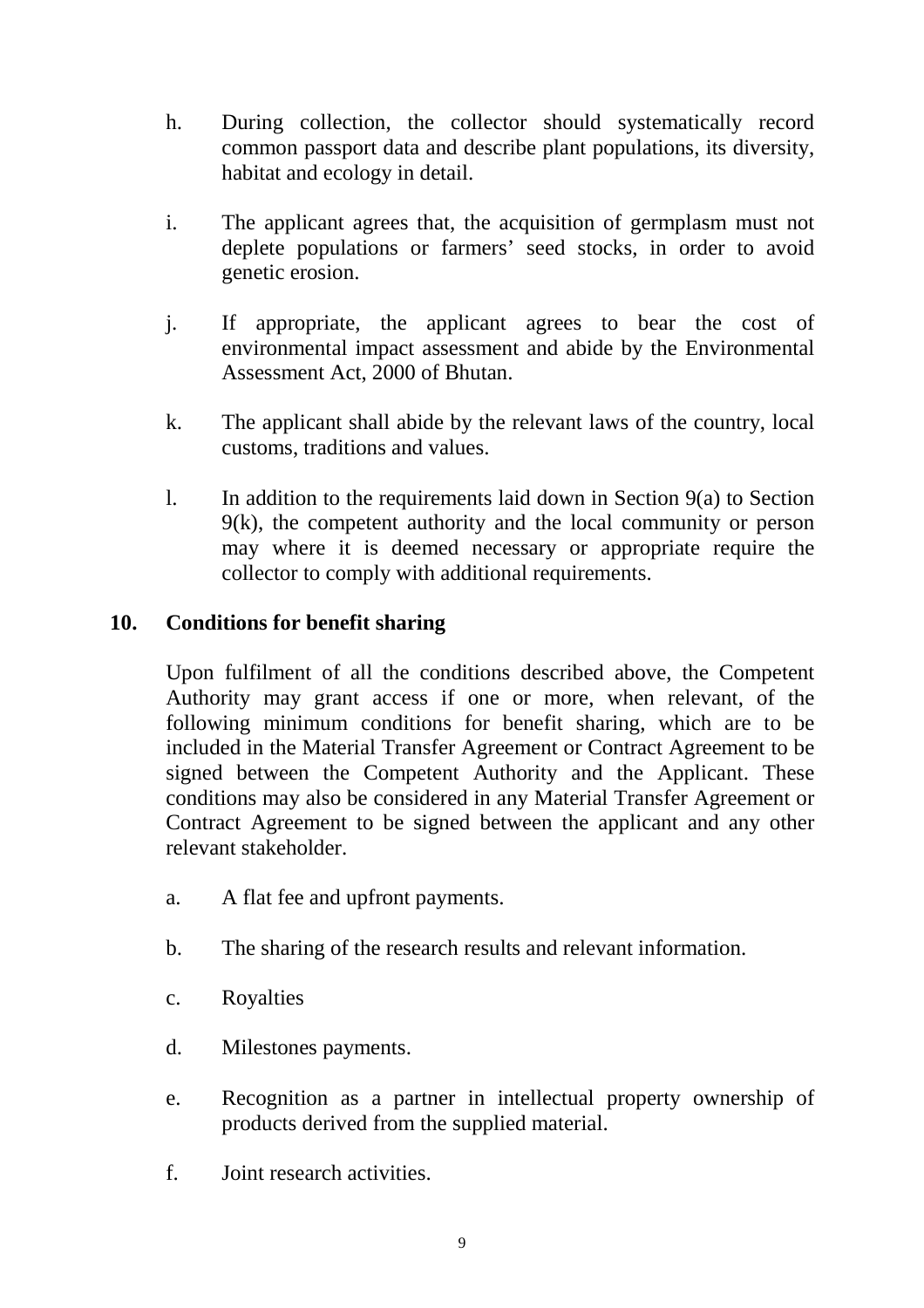- g. Concessionary rates or free supply of commercial products derived from the resources provided.
- h. Transfer of technologies.
- i. Training and capacity building.
- j. The acknowledgment of the origin of the genetic resources in any publication resulting from the research activities.
- k. Donation of equipment to national institutions.
- l. Other benefits, monetary or non-monetary.
- **10.1**. The Competent Authority shall issue a Certificate of Origin, which states that, the procedures and conditions for granting access to the applicant have been met.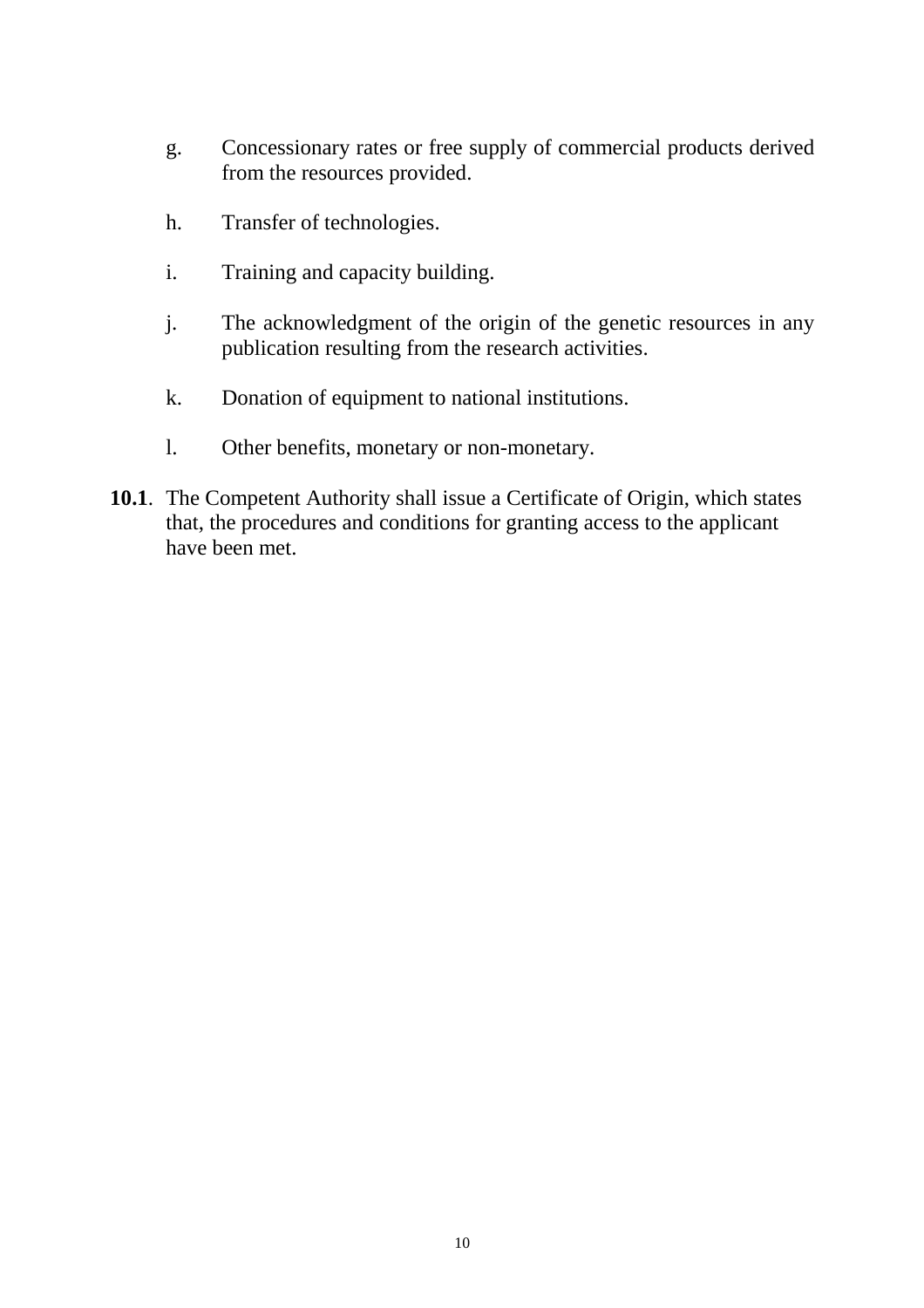# **A** *SUI GENERIS SYSTEM* **FOR THE PROTECTION OF PLANT VARIETIES**

# **Part I: CONDITIONS FOR PROTECTION**

### **11. Conditions of Protection.**

Plant variety protection shall be granted for plant varieties that are novel, distinct, identifiable, uniform and stable.

#### **12. Novelty.**

The variety is novel if at the date of filing of the application of the application material of the variety has not been sold with the consent of the applicant or her/his successor in title, for purpose of exploitation of the variety:

- a. For longer than one year for commercial varieties.
- b. In case of varieties bred and developed by farmers and only cultivated within limited areas of the country for longer than 10 years.

#### **13. Distinctness.**

The plant variety is distinct if it is clearly distinguishable from any other variety whose existence is a matter of common knowledge at the time of filing of the application.

#### **14. Uniformity/ Stability/ Identifiability.**

a. Uniformity;

The variety is uniform if, subject to the variation that may be expected from the particular features of its propagation and reproduction, it is sufficiently uniform in relevant characteristics**.** 

b. Stability;

The variety is stable if its relevant characteristics remain sufficiently unchanged after repeated propagation.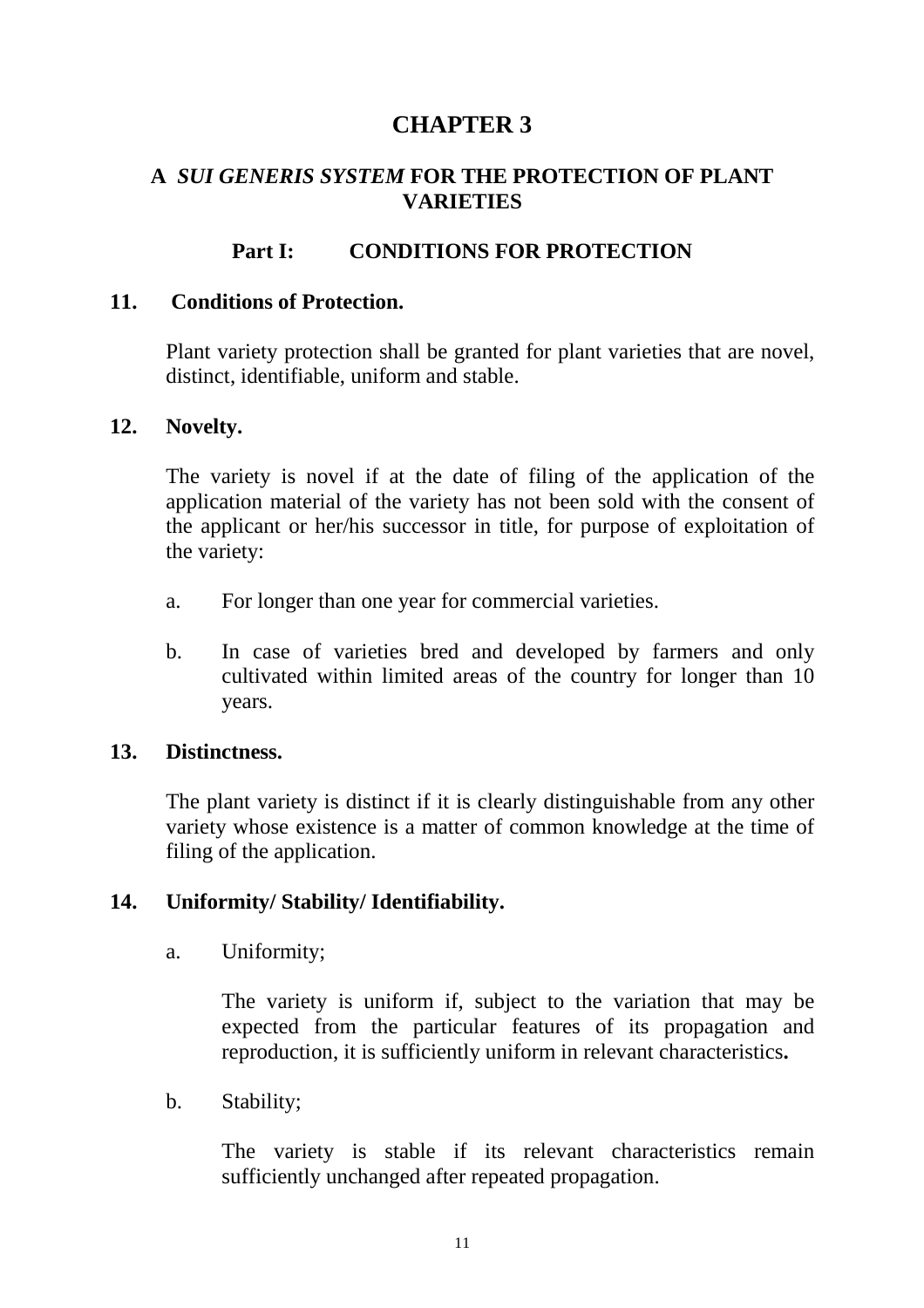c. Identifiability;

The variety is identifiable if it can be identified by a person skilled in the art of such identification, recognized by the Competent Authority.

# **15. Certificate of Origin.**

A Certificate of Origin of the plant variety under this chapter may be required at the discretion of the Competent Authority.

# **Part II: RIGHTS CONFERRED**

# **16. Rights conferred.**

- a. Entitlement to the right conferred under this Chapter shall vest in the person(s) who (jointly) bred and developed the plant variety or in her/ his or their successor(s) in title.
- b. Where the person who bred and developed the plant variety is an employee, entitlement to the Right conferred under this Chapter shall be vested in the employer, unless otherwise agreed.
- c. Where an application has been filed by a person who is not entitled, the person entitled may submit a request to the Competent Authority for assignment of the application. Where the right has already been granted to the person not entitled, the person entitled may file an objection for the restitution of the title.

# **17. Acts requiring the rights holder's authorization.**

The following acts in respect of material of varieties shall require the rights holder's authorization:

- a. Producing or reproducing (multiplication) for commercial marketing.
- b. Offering for sale, selling or other marketing.
- c. Exporting.
- d. Importing.
- e. Stocking for the purpose of  $a d$ .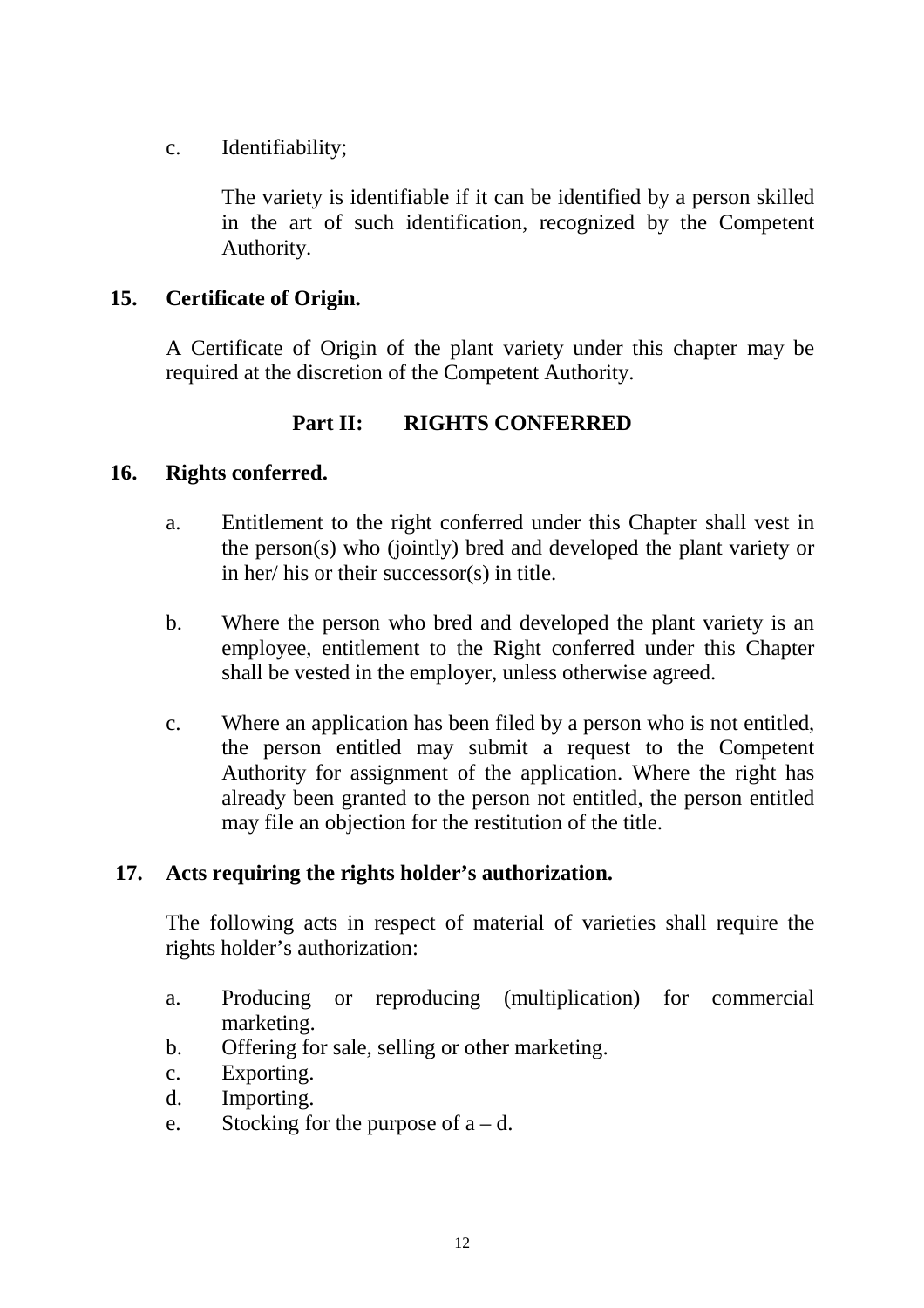# **18. Exceptions to the rights conferred.**

a. Farming (farmers' rights)

The Competent Authority may restrict breeder's rights in relation to plant varieties protected by these provisions in order to permit small farmers, as defined in the regulations of this Chapter or at the discretion of the Competent Authority, to propagate seed which they have harvested on their holding and to exchange that seed with others on a non-commercial basis.

b. Breeding (breeder's exemptions).

The rights conferred on right holders in Section 16, shall not apply to acts done for the purpose of breeding other varieties and shall not apply to any acts in respect of such other varieties provided these other varieties have not been essentially derived from a protected variety.

# **19. Duration of the rights**

The plant variety protection shall last 20 years from date of grant of the right and 25 years for trees and vines.

# **20. Exhaustion of the rights**

The right conferred in Section 16 shall not extend to acts concerning any material of the protected variety or any material derived from such protected variety, which has been sold or otherwise marketed by the holder with her/ his consent, unless such activities:

- a. Involve further propagation of the variety in question.
- b. Involve an export of material, for the purpose of propagation, into a country that does not protect varieties of the plant genus or species to which the variety belongs.

# **21. Compulsory Licenses.**

Any person may, by means of an application filed to the Competent Authority, seek the grant of a Compulsory License in respect with the Rights conferred under this Act. A Compulsory License shall not be granted unless one or more of the following conditions are fulfilled: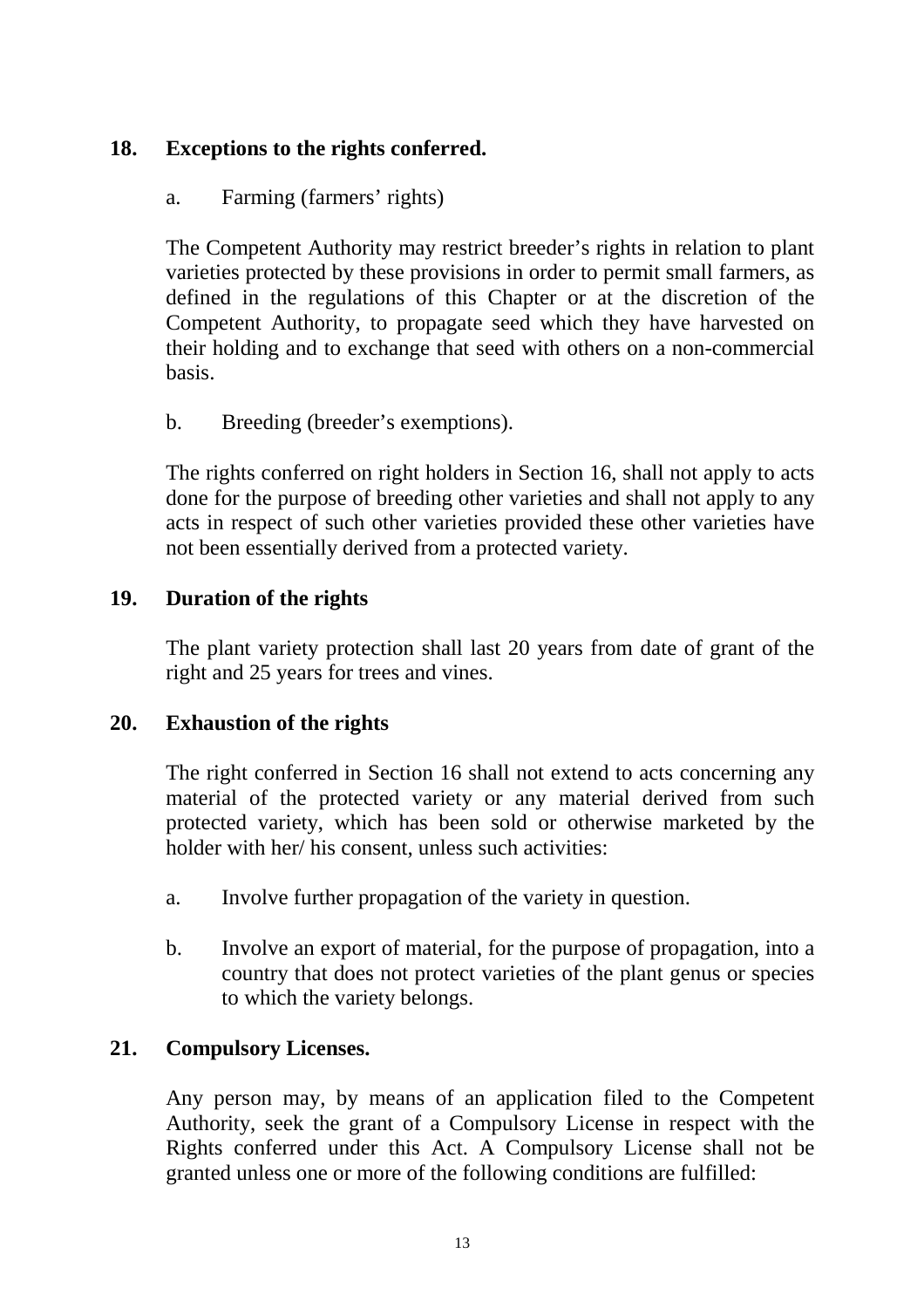- a. It is necessary to safeguard public interest.
- b. It is necessary due to insufficient supply by the rights holder of the subject variety.
- c. It is necessary since to high a proportion of the plant variety offered for sale by the right holder in Bhutan is being imported and not produced in the country.
- d. That the right holder is not prepared to grant a license on reasonable commercial terms.

# **22. Other requirements for granting compulsory license.**

The Competent Authority shall act in compliance with the general laws and regulations in granting or refusing a compulsory license. In particular, the Competent Authority shall:

- a. Offer opportunity to the right holder to be heard and to respond to all assertions of the applicant of the compulsory license.
- b. Hear interest groups and national professional organizations in the field concerned before granting or refusing a compulsory license.
- **22.1**. Any decision of the Competent Authority to grant or refuse a compulsory license, or on the amount of equitable remuneration thereof, shall be subject to appeal to a court of law.

#### **23. Derogation from exceptions.**

Private contracts, to the extent that they impose restrictions on the use of the material of the variety, or parts thereof, in conflict with the exceptions set out in Section 18 shall be unenforceable.

# **Part III: MISCELLANEOUS**

# **24. Persons entitled to file applications.**

Any natural or legal person may file an application for a right considered under this Chapter.

The regulation shall set the information and requirement the application form must contain including the procedures of application.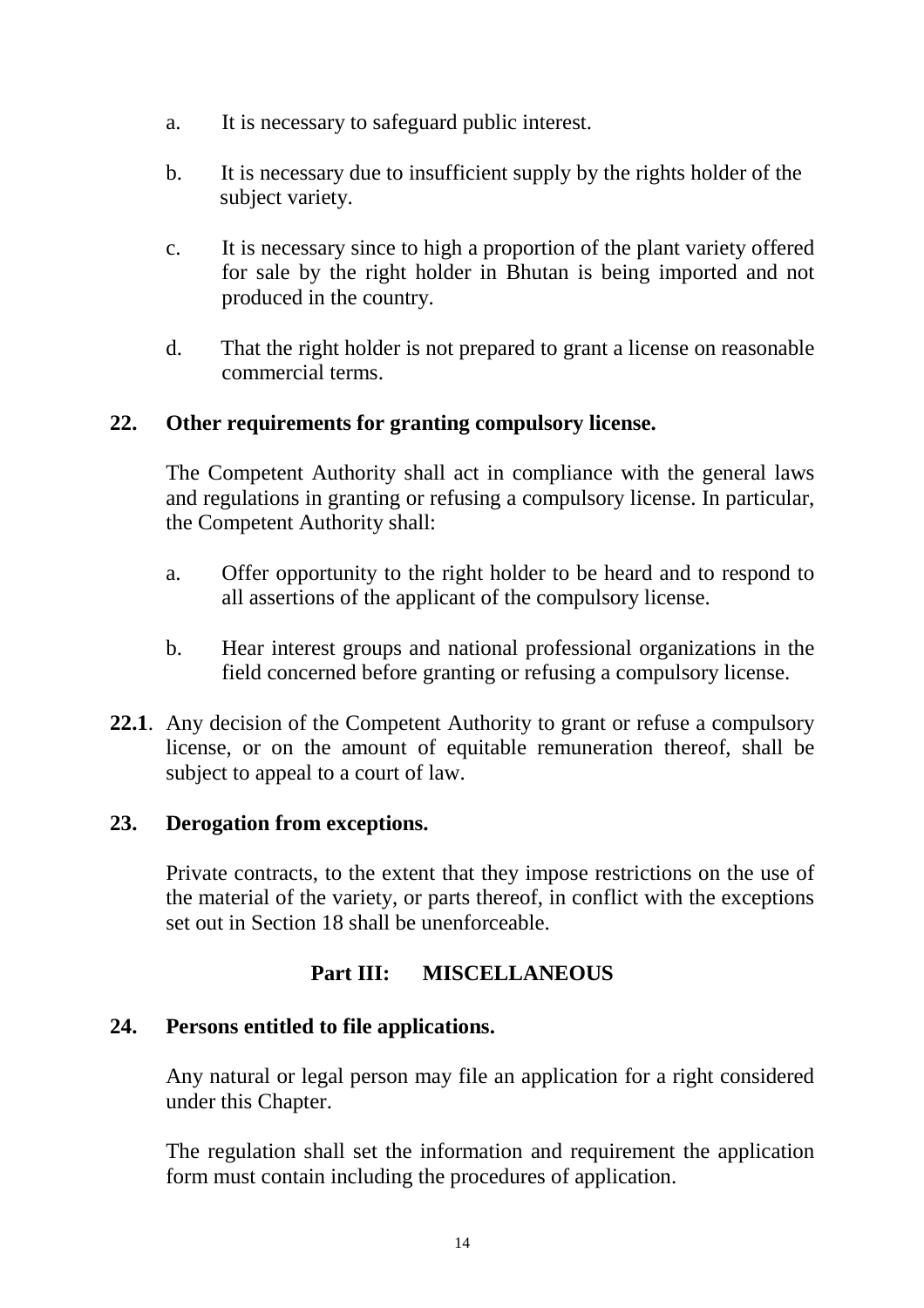# **25. Examination of application.**

The variety shall undergo, under the supervision of the Competent Authority, an examination based on the results obtained by the applicant.

# **26. Denomination.**

The denomination of a protected variety shall be its generic designation in a way that the variety may be identified. The denomination may consist of any suitable word, combination of words, combination of words and figures or combination of letters and figures, provided that the denomination allows the variety to be identified.

# **27. Interface with seed certification system.**

The Rights conferred under this Chapter shall be separate from the measures taken by the RGOB to regulate the production, certification and marketing of material of plant varieties or the importing or exporting of such material.

# **28. Interface with patent law.**

Notwithstanding any patent rights restricting the use of material of the variety or parts thereof, the exceptions as set out in Section 18 shall apply.

# **29. Nullity of breeder's right**

The Competent Authority shall declare a breeder's right null and void when it is established that:

- a. The conditions laid down in Sections 11,12,13 and 14 were not complied with at the time of the grant of the breeder's right,
- b. The breeder's right has been granted to a person who is not entitled to it.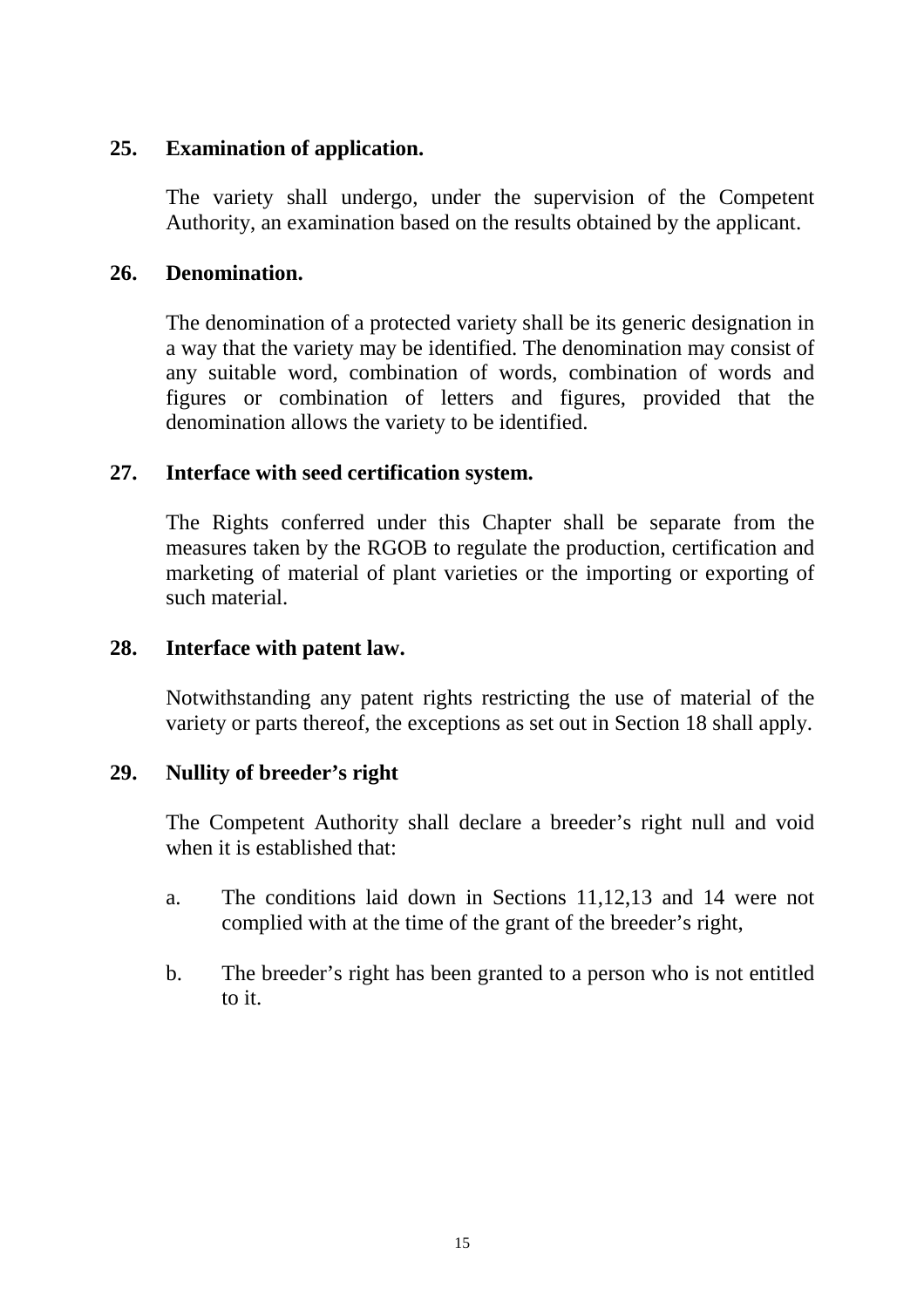# **30. Cancellation of breeder's right**

The Competent Authority may cancel a breeder's right if the conditions laid down in Sections 11,12,13 and 14 are no longer fulfilled.

Furthermore, the Competent Authority may cancel a breeder's right granted by it if, after being requested to do so and within a prescribed period:

- a. The breeder fails to provide the Competent Authority with the information, documents or material deemed necessary for verifying the maintenance of the variety.
- b. The breeder fails to pay such fees as may be payable to keep his right in force.
- c. The breeder fails to propose, where the denomination of the variety is cancelled after the grant of the rights, another suitable denomination.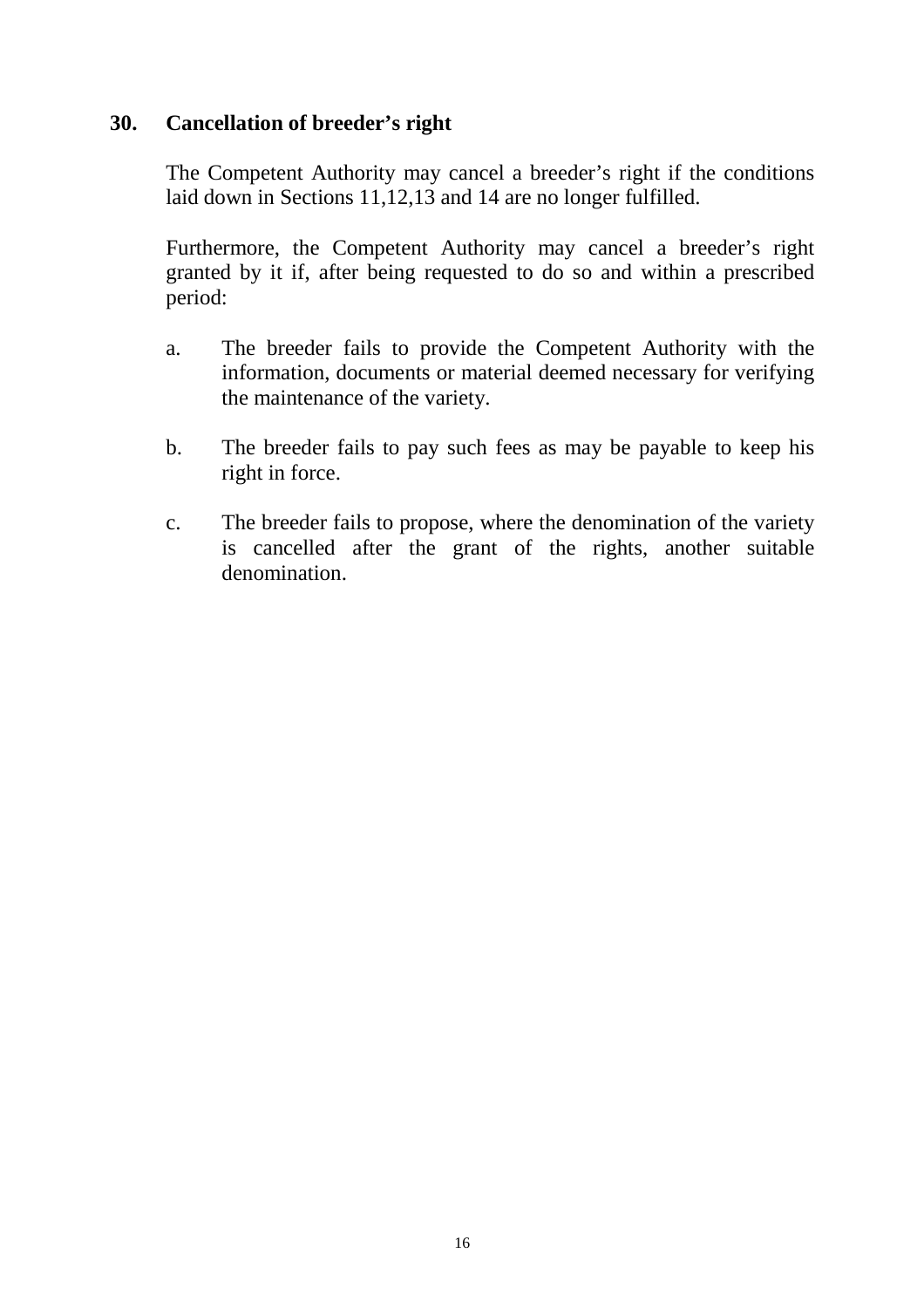# **PROTECTION OF TRADITIONAL KNOWLEDGE**

# **Part I: CONDITIONS FOR PROTECTION**

# **31. Applicability.**

This Chapter applies to Traditional Knowledge that was in existence before the commencement of this Act or is created on or after the commencement of this Act.

#### **32. Customary uses.**

The customary use of Traditional Knowledge among the local communities does not give rise to any criminal or civil action for liability under this Act.

### **33. Rights owners.**

The owners of Traditional Knowledge are the holders of the rights in the Traditional Knowledge.

#### **34. Material form not required.**

The rights exist in Traditional Knowledge whether or not the Traditional Knowledge is in material form.

# **35. Duration.**

Rights conferred by this Chapter continue in force in perpetuity and are inalienable.

# **36. Additional rights.**

The Rights in Traditional Knowledge are in addition to and do not affect, any rights that may subsist under any intellectual property laws.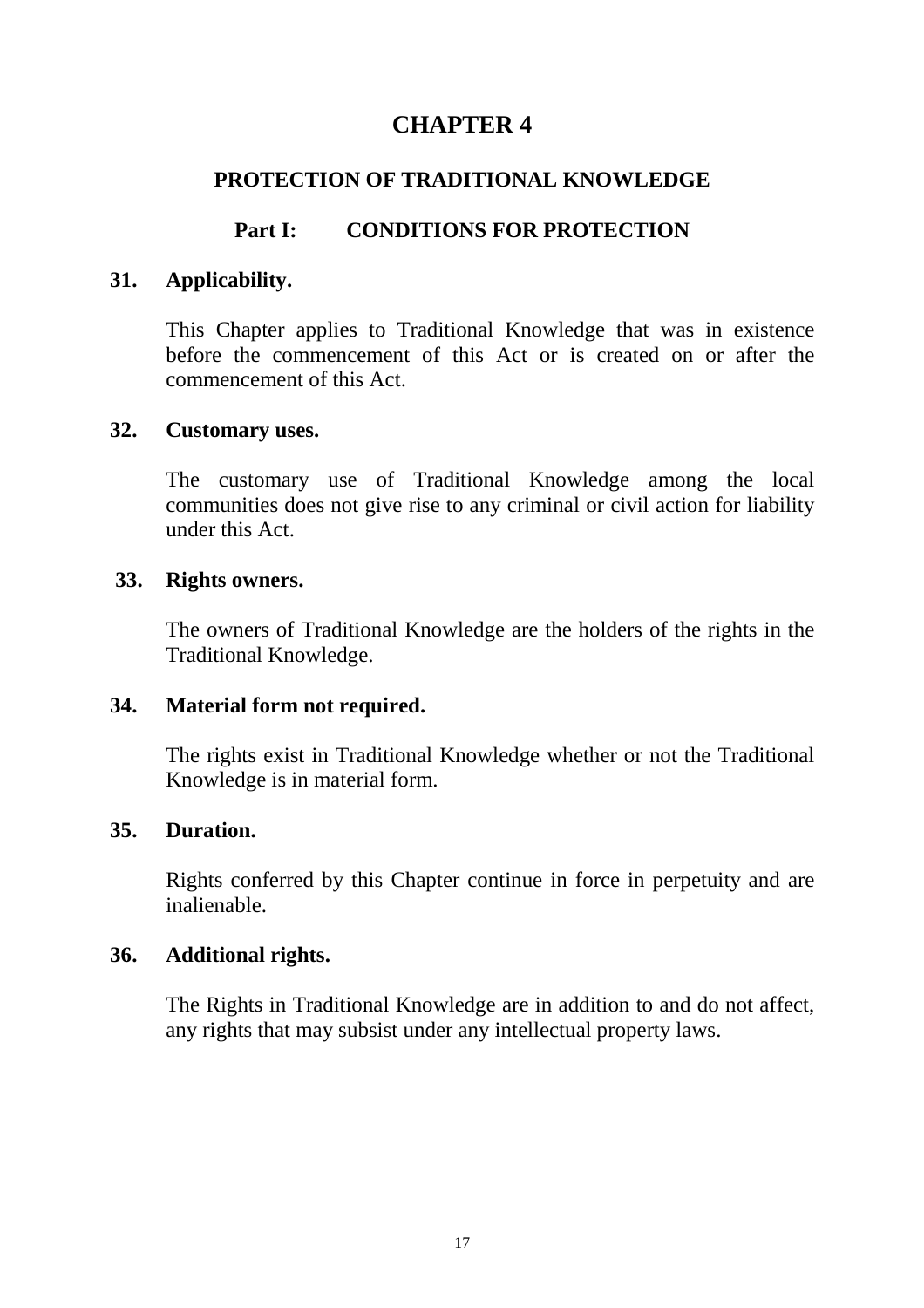# **Part II: PROCEDURES**

# **37. Application.**

The applicant shall obtain the prior informed consent of the traditional owners of the Traditional Knowledge for use of Traditional Knowledge for a non-customary use.

The Regulations shall set the information and requirements the application form must contain.

### **38. Appraisal of application.**

The owners of the Traditional Knowledge must decide whether:

- a. To reject the application.
- b. To accept the application and enter into negotiations for a written authorized user agreement in relation with the application containing the appropriate benefit sharing arrangements.

### **39. Proposed agreement.**

Before entering into an authorized user agreement the owners of the Traditional Knowledge must submit the proposed agreement for comments to the Competent Authority.

The Competent Authority has the final right to approve or deny the proposed user agreement based on the national interest of the country.

# **40. User agreement and prior informed consent**

If the applicant and the traditional owners enter into an authorized agreement, the owners of the Traditional Knowledge are deemed to have given their prior informed consent to the proposed use. A final copy of the agreement must be forwarded to the Competent Authority. If a copy is not provided the user agreement is null and void.

# **41. Advice of Competent Authority**

The Competent Authority, upon request, may provide advice to the owners of the Traditional Knowledge during the negotiations of the user agreement or during the processing of the access application.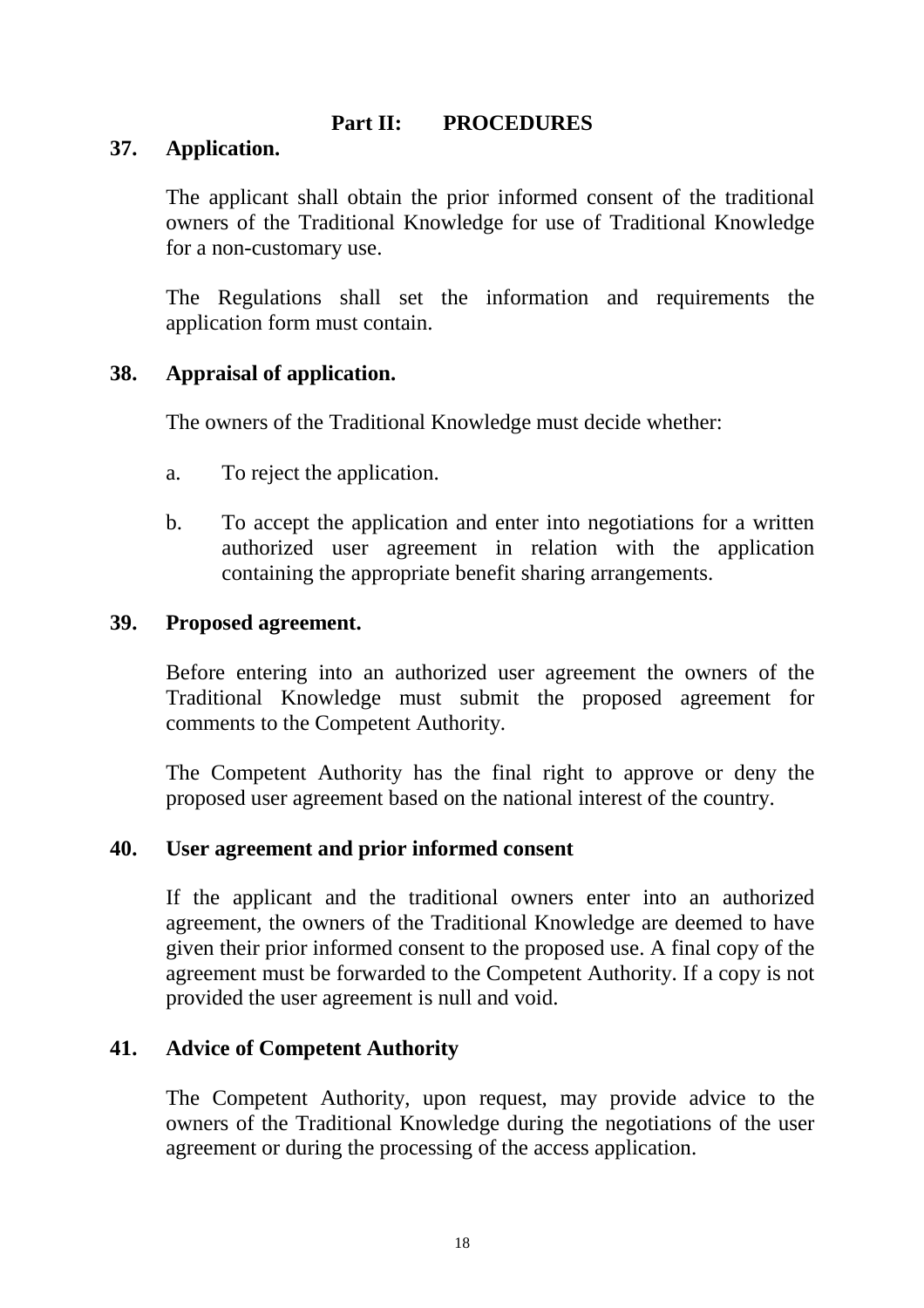# **42. Inventory of Traditional Knowledge.**

The Authorized Agency in collaboration with the owners of the Traditional Knowledge will carry out an inventory and documentation of Traditional Knowledge. The Regulations shall set the terms and conditions for applicants for the access of the information inventoried.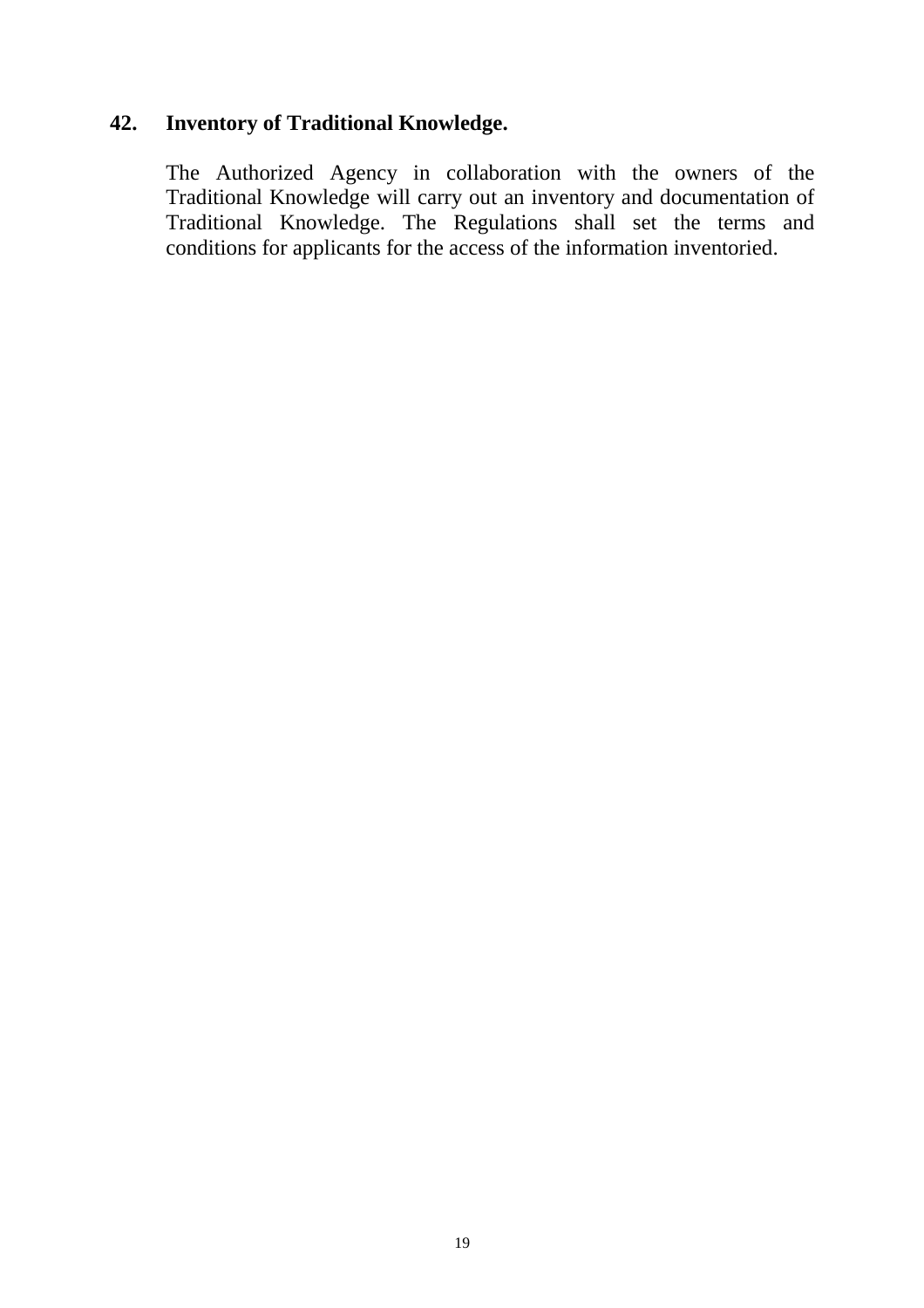# **OFFENCES AND PENALTIES**

# **43. Offences.**

The following acts shall constitute an offense under this Act.

- a. In-situ or ex-situ collection of genetic resources without access Permit.
- b. Non-compliance of conditions for grant of access as provided in Section 9.
- c. Non-compliance of the conditions for benefit sharing as provided in Section 10.
- d. Breach of confidentiality as provided in Section 8.
- e. Non-compliance with the traditional knowledge rights as provided in Chapter 4.
- f. Failure to comply with any other provisions of this Act or Regulations.

# **43.1 Civil liability**

Beside the offences mentioned in the Section 43, any violation of material terms and agreement in respect to this Act shall be treated as a breach of contract.

# **44. Penalties**

- a. Whoever,
	- i) Conducts *in-situ* or *ex-situ* collection of genetic resources without access Permit, or
	- ii) Fails to comply with or contravenes the provisions of Section 10 or Section 11, or
	- iii) Fails to comply with or contravenes with Chapter 4 of the Act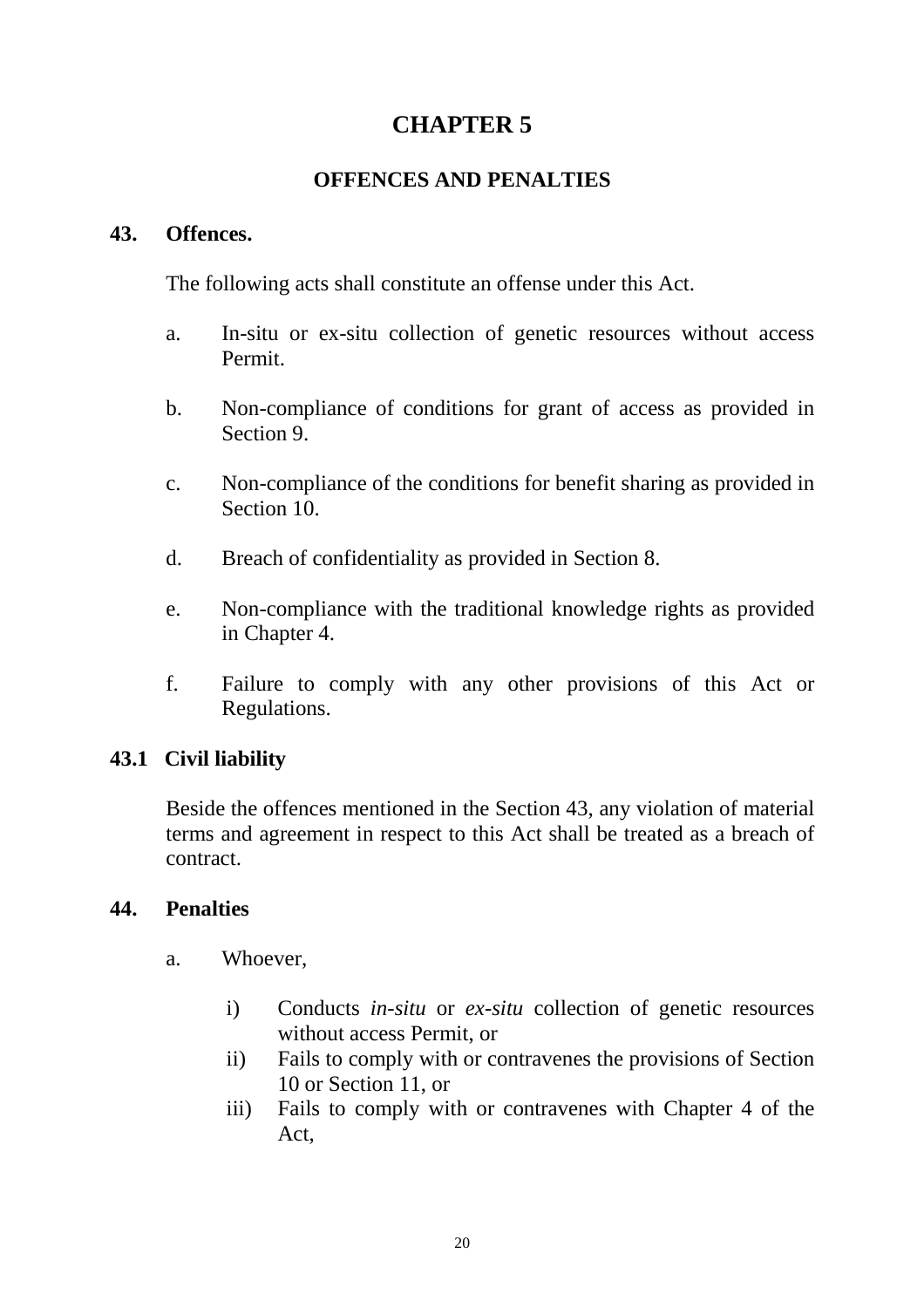shall be punishable with imprisonment for a term which shall not be less than one year but which may extend to 3 years or with fine which shall not be less than 2 years equivalent of the minimum daily wage rate but which may extend to 6 years equivalent of minimum daily wage rate provided in the Chathrim for wage rate and recruitment agencies and workman's compensation, 1994 or with both.

- b. The Authorized Agency shall take appropriate measures to provide for confiscation of such genetic resources collected in contravention of the provisions of this Act and impose liability on the person deemed guilty to pay damages.
- c. Where the Authorized Agency contravenes the provisions of Section 8, the Authorized Agency shall be liable to compensate for the damage caused by the contravention with a fine equivalent to the compensation paid for the damage.
- d. Whoever contravenes any of the provisions of this Act or rules and regulations issued there under, for which no penalty has been elsewhere provided under this Act, shall be punishable with imprisonment for a term which may extend to 3 months or with fine which may extend to 6 months equivalent of minimum daily wage rate as provided in Chathrim for wage rate, recruitment agencies and workman compensation, 1994.

# **45. Revocation of access permit**

Access permits may be withdrawn by the Competent Authority under any of the following circumstances:

- a. When the collector has violated any of the provisions of this law.
- b. When the permit was obtained by providing false or misleading information under Section 8.
- c. When the collector has failed to comply with the conditions of the access permit and the Material Transfer Agreement or Contract Agreement.
- d. For reasons of public interest, including the protection of the environment and biological diversity.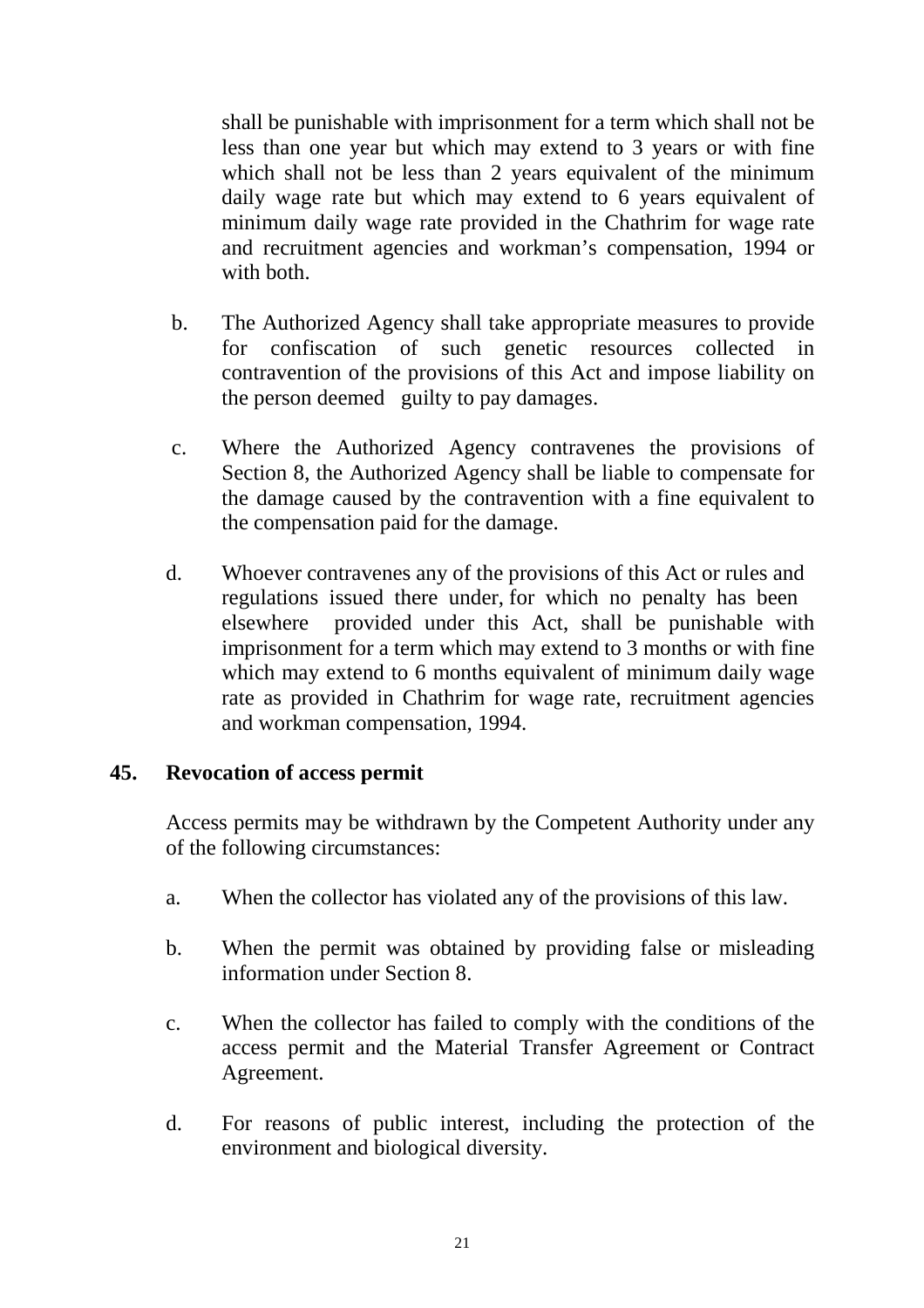# **46. Determination of liability.**

The determination of liability for offences committed under this Act shall take the following factors.

- a. Magnitude of the offence.
- b. Frequency of the offence.
- c. Actual or potential impact on the plant genetic resources.
- d. Culpability of the offender.
- e. The extent of the achieved or intended economic advantage from the offence.

### **47. Protection of action taken in good faith.**

No suit, prosecution or other legal proceeding shall be against the Competent Authority or the Authorized Agency or any member or employee thereof in respect of anything which is done or intended to be done in good faith in pursuance of this Act or the rules and regulations made there under.

#### **48. Jurisdiction.**

- a. A court of law or any specialized court or tribunal, which may be established by the RGOB having original jurisdiction shall hear the disputes under this Act.
- b. When any other law also covers the penalties for offences committed under this Act, the penalty shall be determined as per this Act.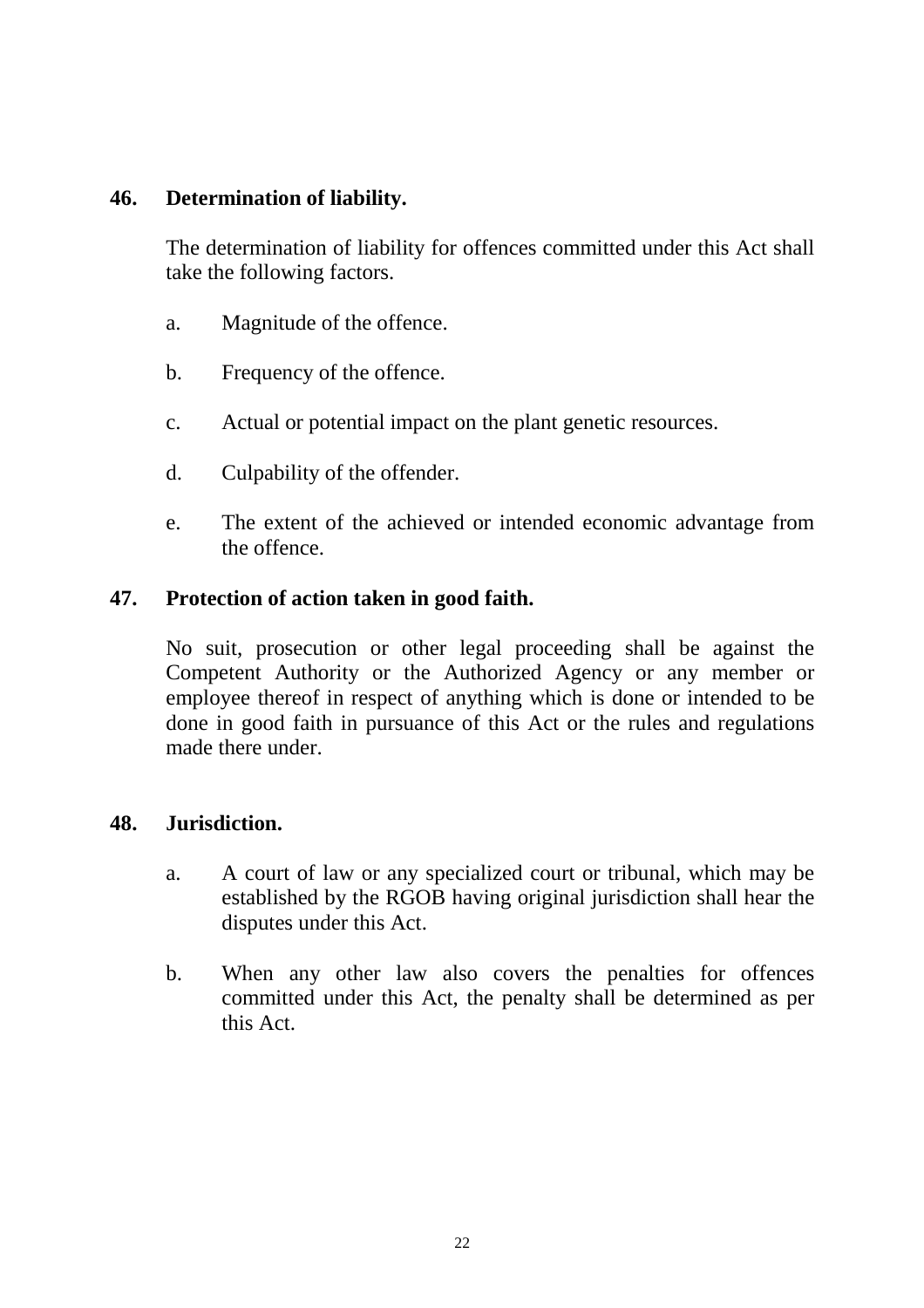# **AMENDMENTS, INTERPRETATION AND DEFINITIONS.**

# **49. Amendments.**

When necessary the National Assembly of Bhutan shall amend the Act.

# **50. Interpretation**

In case of differences, in interpretation of this Act between Dzongkha and English, the interpretation in Dzongkha text shall be final and binding.

# **51 Definitions**

In this Act, unless the context requires otherwise;

- a. Access: means obtaining, collecting, utilizing and/or exporting genetic or biochemical resources covered by this Act for purposes of conservation, research, bioprospecting or commercial use.
- b. Applicant: means a natural or legal person seeking access to genetic or biochemical resources.
- c. Authorized Agency: means the body designated as Authorized Agency by the Competent Authority under this Act.
- d. Biochemical Resources: means any material derived from plants, fungi, animals or micro-organism, which contains specific characteristics and special molecules.
- e. Bioprospecting: means the systematic search, classification and research of new sources of chemical compounds, genes, proteins and microorganism for commercial purposes with real or potential economic value, which are found in biodiversity.
- f. Competent Authority: means the Head of the Ministry of Agriculture of RGOB.
- g. Compulsory License: means the mechanism through which the Royal Government of Bhutan or any Third Party, without the consent of the owner of the intellectual property rights, and after compliance with due process is entitled to use the protected plant variety for reasons of public interest